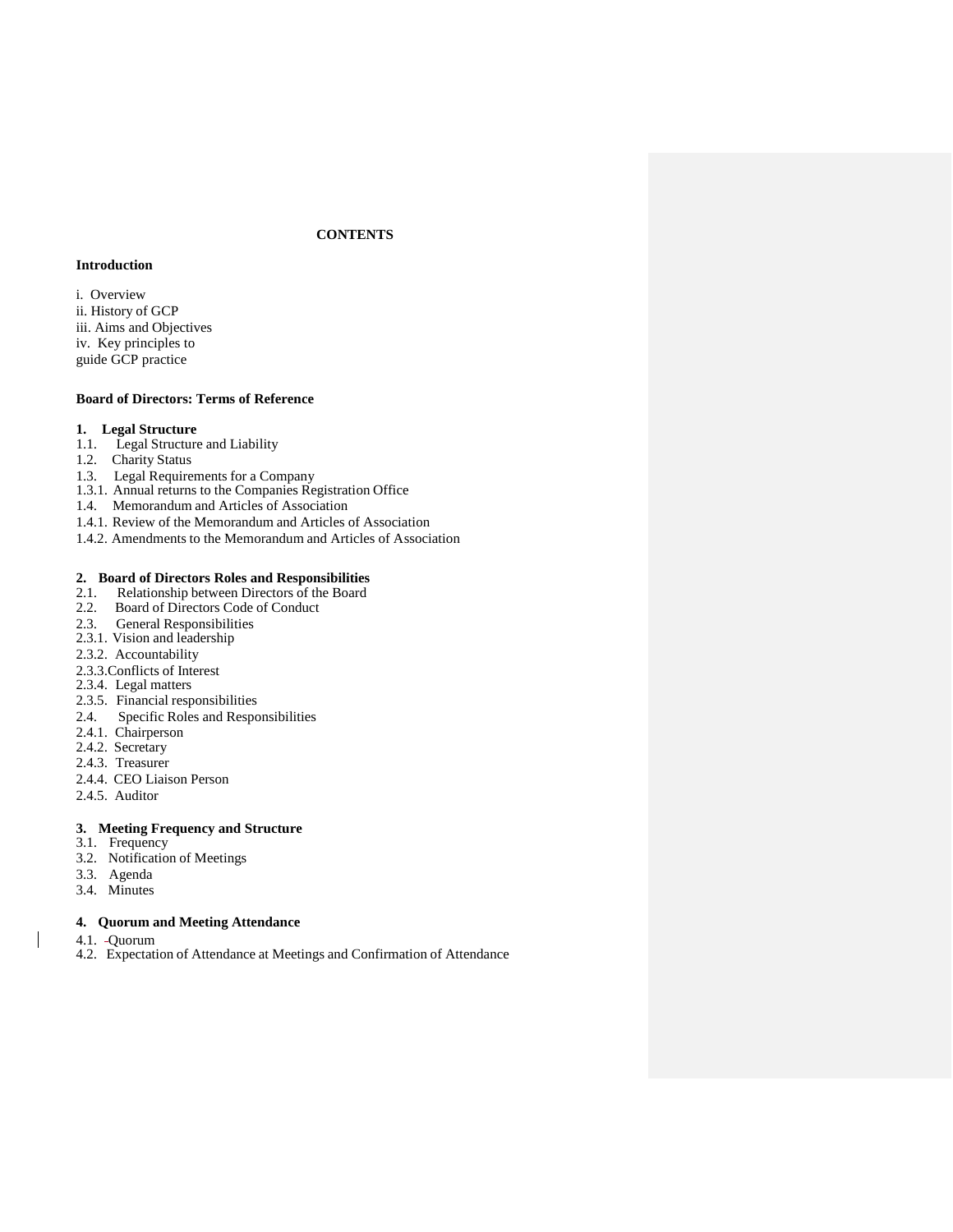#### **5. Decision Making Process and Strategic Planning**

- 5.1. Approach
- 5.2. Committees

# **6. Strategic and Annual Planning**

- 6.1. Strategic Planning
- 6.2. Annual Planning

# **7. Annual General Meetings and Extraordinary General Meetings**

- 7.1. Purpose of the AGM
- 7.2. Organising and Running the AGM
- 7.3. Extraordinary General Meetings

## **8. Termination of Directorship**

- 8.1. Termination Director's
- 8.2. Resignation Procedure

## **9. Audit of Board, Rotation and Recruitment of Directors**

- 9.1. Rotation
- 9.2. Audit Procedure
- 9.3. Recruitment Procedure
- 9.4. Nominations Committee

# **10. Induction of New Directors**

- 10.1. Induction Procedure
- 10.2. Training Policy

# **11. Review and Amendment of Terms of Reference**

# **Appendix**

Glossary ii.Job Description – Chair iii.Job Description – Secretary iv.Job Description – Treasurer v.Job Description – Director's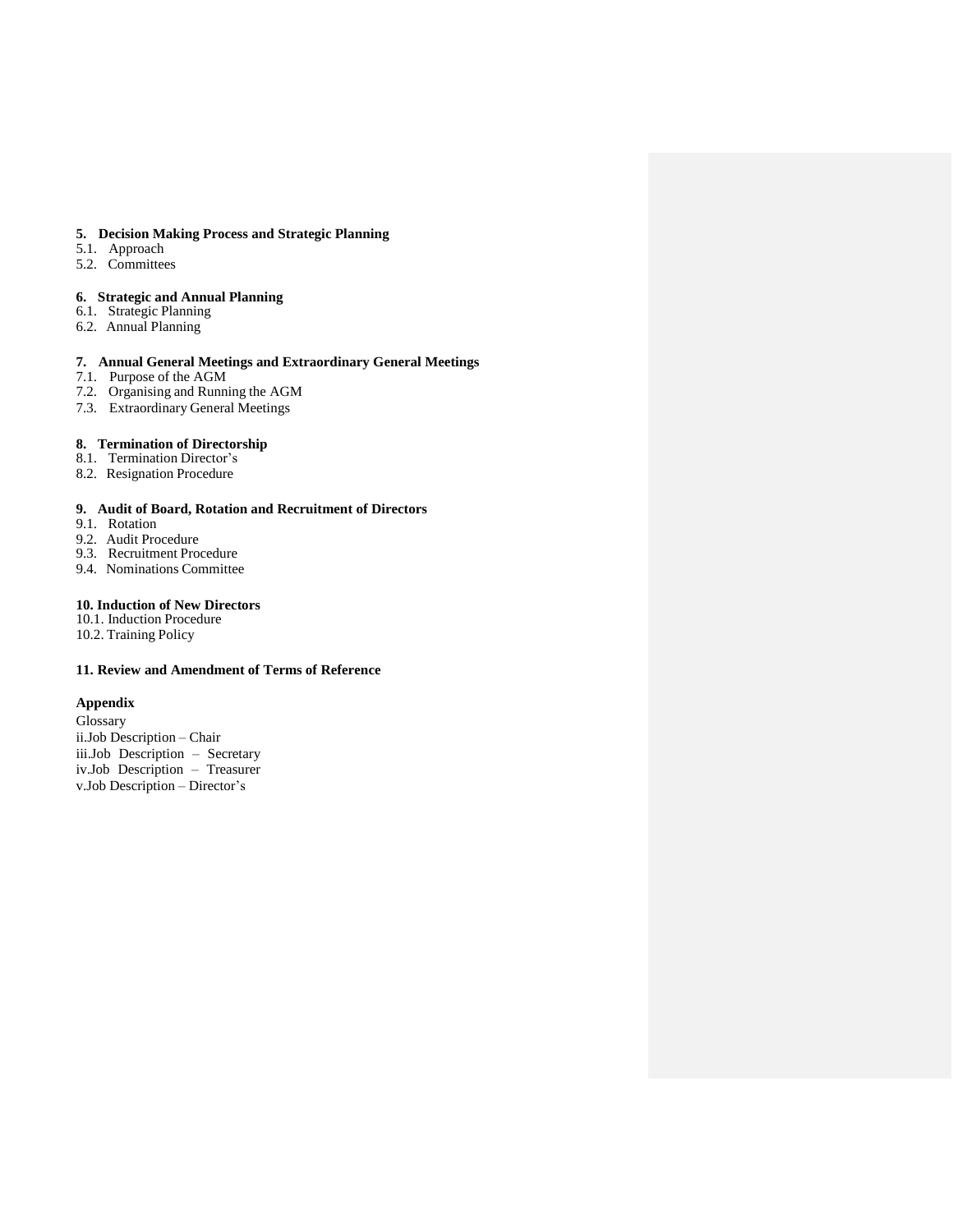#### **Introduction**

#### **i. Overview**

This handbook provides directors of the Board of Galway City Partnership with the necessary information to understand their role and responsibilities in regards to the overall governance and management of the organisation.

## **ii. Introduction to Galway City Partnership**

Established in 1996 with a mission to:

*' tackle disadvantage and social exclusion, with a particular emphasis on those currently or in danger of becoming long-term unemployed'*. And to

' *enhance our target groups capacity to contribute fully to their own and their communities sustainable development.'*

GCP has developed a depth of experience working with the most marginalised communities and excluded individuals in the city.

In responding to needs identified through consultation, active listening and feedback GCP has developed a range of services to communities and individuals throughout the city using a variety of funding sources.

Currently these services include our Local Employment Service; Youth Advocacy Programme; TUS; Enterprise support and training; the Galway Migrant Service; Community Development supports; Education and training courses and the Incredible Years Programme in schools.

As a result of the wide range of services provided by GCP, we have established a network of relationships across related services through which we concretely expresses a commitment to inter-agency working.

# **iii. Aims and objectives**

The Articles and Memoranda of GCP state that the main object of the Company is to: *promote, support, assist and engage in (a) social development, (b) enterprise development to facilitate rural and urban regeneration or(c) community development, designed to benefit and promote the welfare of local communities or to deal with the causes and consequences of social and economic disadvantage or poverty.*

The following objects set out hereafter are exclusively subsidiary and ancillary to the main object set out above and these objects are to be used only for the attainment of that main object and any income generated there from is to be applied for the main object only:

*To promote social inclusion through community initiatives and through inputting as required into policy formulation at the local and national levels;*

*To promote economic development and to increase employment and enterprise, including and in particular through the provision of education and training and to input as required into policy formulation at the local and national levels;*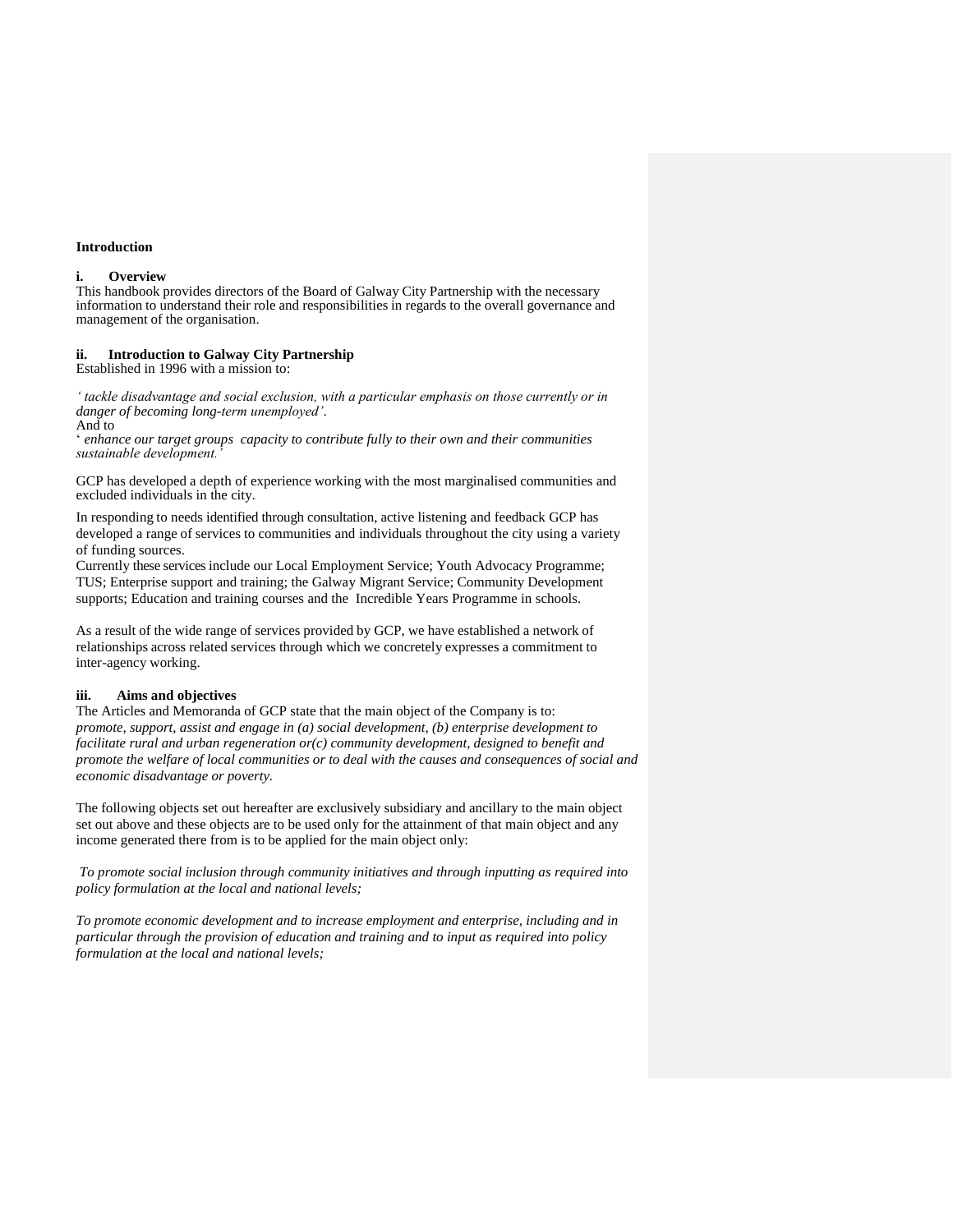*To promote wider participation in voluntary activity and to promote the networking of community and voluntary organisations;*

*To provide local community rural development and or local community urban development through community initiatives for social, economic and cultural renewal;*

 *To promote social inclusion, to promote economic development, to increase employment and enterprise, including and in particular through the provision of education and training and promote wider participation in voluntary activity;*

*To provide support through initiatives involving the allocation of grant monies;*

 *To have regard to the strategic objectives as set out in the National Rural Development Programme and or the Local Development Social Inclusion Programme and such other extending or replacing Programmes as may from time to time be adopted by the Government of Ireland;*

*To work as a non-exclusive development agency in conjunction and liaison with State agencies, structures and local authorities in seeking to achieve its objectives;*

*To adopt a cohesive approach with other national and local agencies, including County Enterprise Boards and in particular County and City Development Boards, to ensure an integrated approach to service delivery at local level;*

*To support the development of resource based activities including business, tourism and forestry;*

*To promote equality of opportunity in the assessment of applications for aid;*

*To promote, support, assist and engage in activities in support of the development of infrastructure.*

# *iv. Key Principles to Guide GCP Practice*

While there is no one agreed or all embracing definition of community development there are a number of key principles which inform and guide the practice of effective community development and GCP is committed to these. They are:

#### **a.** *Individual and Collective Action*

Community development is concerned with the development of both individuals and the community as a whole. Encouraging individuals and groups to participate fully and effectively in community activities may be a slow labour-intensive process. But it is the process itself which promotes selfconfidence and a self-help orientation through the acquisition of knowledge and skills at individual and community level. The importance of training and support for both the individual and community group is vital to the practice of community development

#### **b.** *Participation*

The principle of participation is central to community development. In practice community development seeks to identify and address the barriers which prevent people, particularly those experiencing disadvantage, from getting involved within community. All community development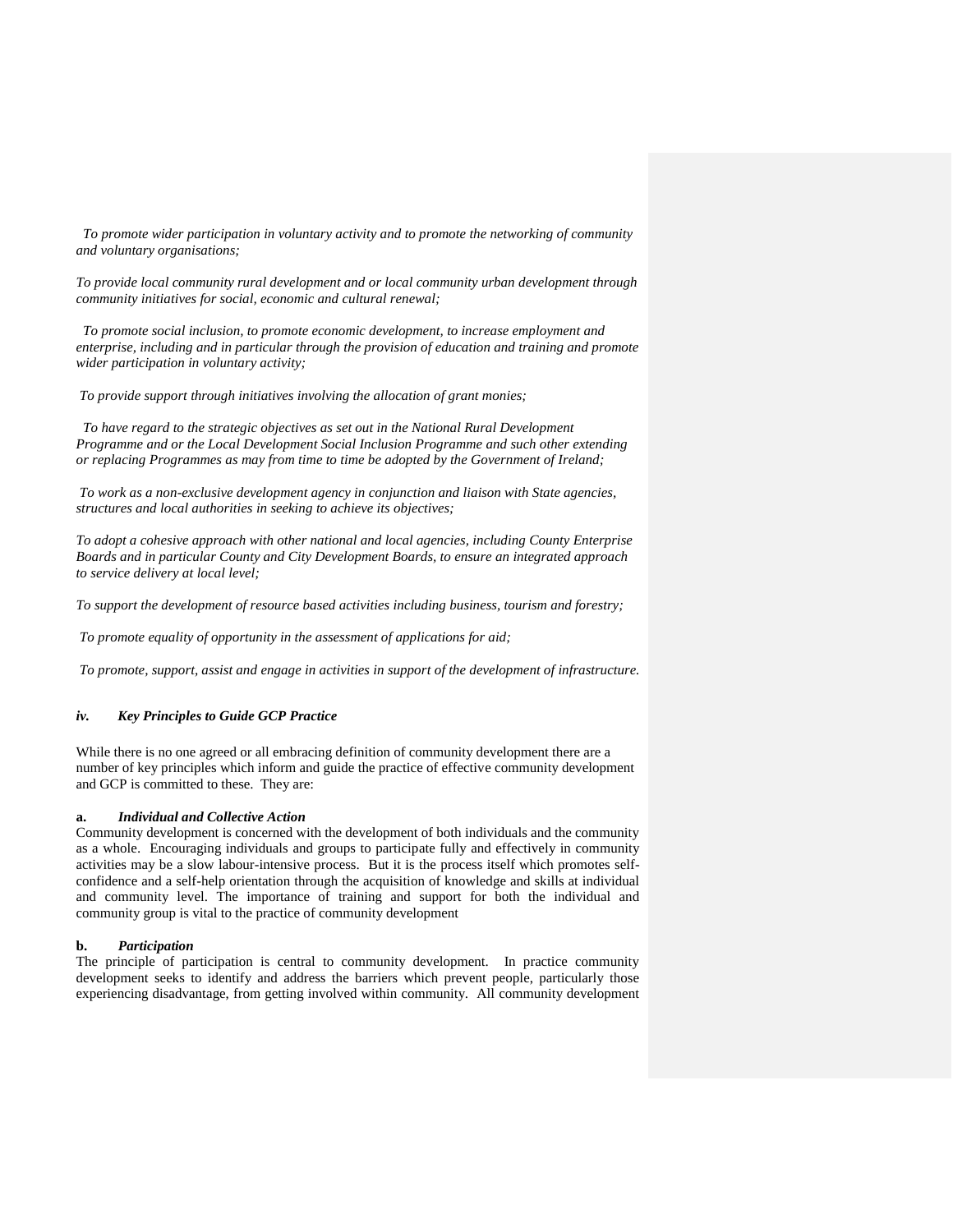activity should promote genuine participation throughout the process of development. For us the communities we talk about when we look at the process of eveleopment are those geographical communities or communities of interest that endure disadvantage.

## **c.** *Consultation*

As outlined in the participation stage, consultation is one of the most crucial elements of the community development process.

One of the most important things to remember about consultation is that it is the element of the community development process which is most often manipulated and hijacked by those in power to claim they have facilitated participation.

## *d. Empowerment*

Essentially the community development process must result in some a level of empowerment for both the individual involved and the community as a whole. Empowerment is fundamentally about choices. Enabling and supporting individuals and communities to determine their choices and to take responsibility for them.

# *e. Equality*

By maintaining a commitment to the principle of Equality, community development aims to challenge the attitudes and practices of both individuals and institutions in society which marginalise and discriminate against other groups. Equality should be understood not as a process for making everyone "the same as" but instead it is a principle concerned with having access, opportunities and resources equal to everyone else within a society.

## **f.** *Justice*

Development and change with social justice is fundamental to community development. As well as helping people to cope with the effects of change community development seeks to encourage people to look beyond their own situation to the situation of others and to look for similarities and differences in those situations. This is the first step towards questioning the status quo in order to challenge inequality and injustice in society. (Adapted from: "Understanding Communities – NUI Galway 2006)

#### **In addition to these key principles it is the policy of Galway City Partnership to:**

- $\Box$  Be accountable to the people of Galway and to communicate effectively with them
- $\Box$  Be inclusive of those affected by our decisions
- $\Box$  Be creative, innovative and pro-active in responding to local needs
- $\Box$  Listen, consult and respond in a flexible manner
- $\Box$  Work with people and not for people
- $\Box$  Be committed to an equal opportunities approach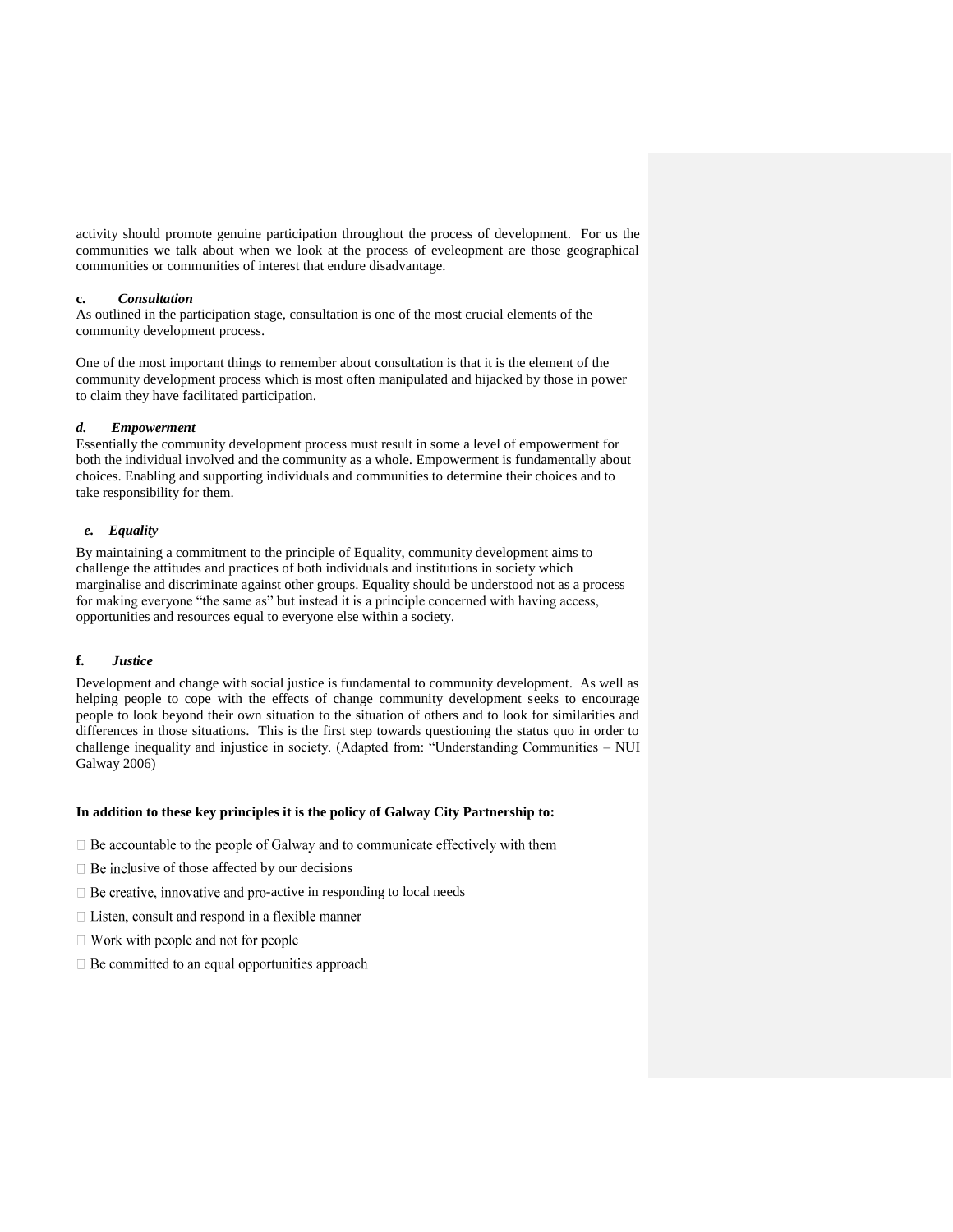# **Board: Terms of Reference**

## **1. Legal Structure**

#### **1.1. Legal Structure and Liability**

GCP is a company limited by guarantee not having share capital.

As a guarantee company does not have a share capital, the directors are not required to buy any shares in the company. There must be a minimum of eight directors and a maximum of 23.

An advantage of the company structure is that:

It has limited liability

- It has a separate legal identity, meaning that it can;
	- exist forever.
	- sue and be sued, as all assets of the company are registered in the name of the company and not individuals.
	- employ people and issue contracts.

The incorporated status of the company means that directors liability for the company debts is limited to one cent. The only situation in which this does not apply is in the situation of fraud or gross negligence by directors, in which case individual directors may be held responsible for debts. Good reporting structures and record keeping are in place to protect all directors and ensure that practices are in keeping with the law. GCP has insurance cover in place for its directors.

# **1.2. Charitable Status**

GCP is also registered as a charity. The charity number is CHY13937. Registration as a charity means the company is governed by charity specific legislation and is liable for beneficial taxation breaks and is able to undertake specific types of fundraising.

As a registered charity GCP:

- o Complies with specific laws, including being registered on the charity register. It is the company's responsibility to ensure that their details are correctly entered on this register.
- o All letters and formal documents must state this fact and the charity number.
- o In relation to accounting, the company's registration office will automatically forward all financial o documents to the charities regulator.
- $\circ$  On the full introduction of the Charities Bill 2007 the regulator will need to be informed of the names of all trustees. Trustees are defined as the individuals responsible for decision making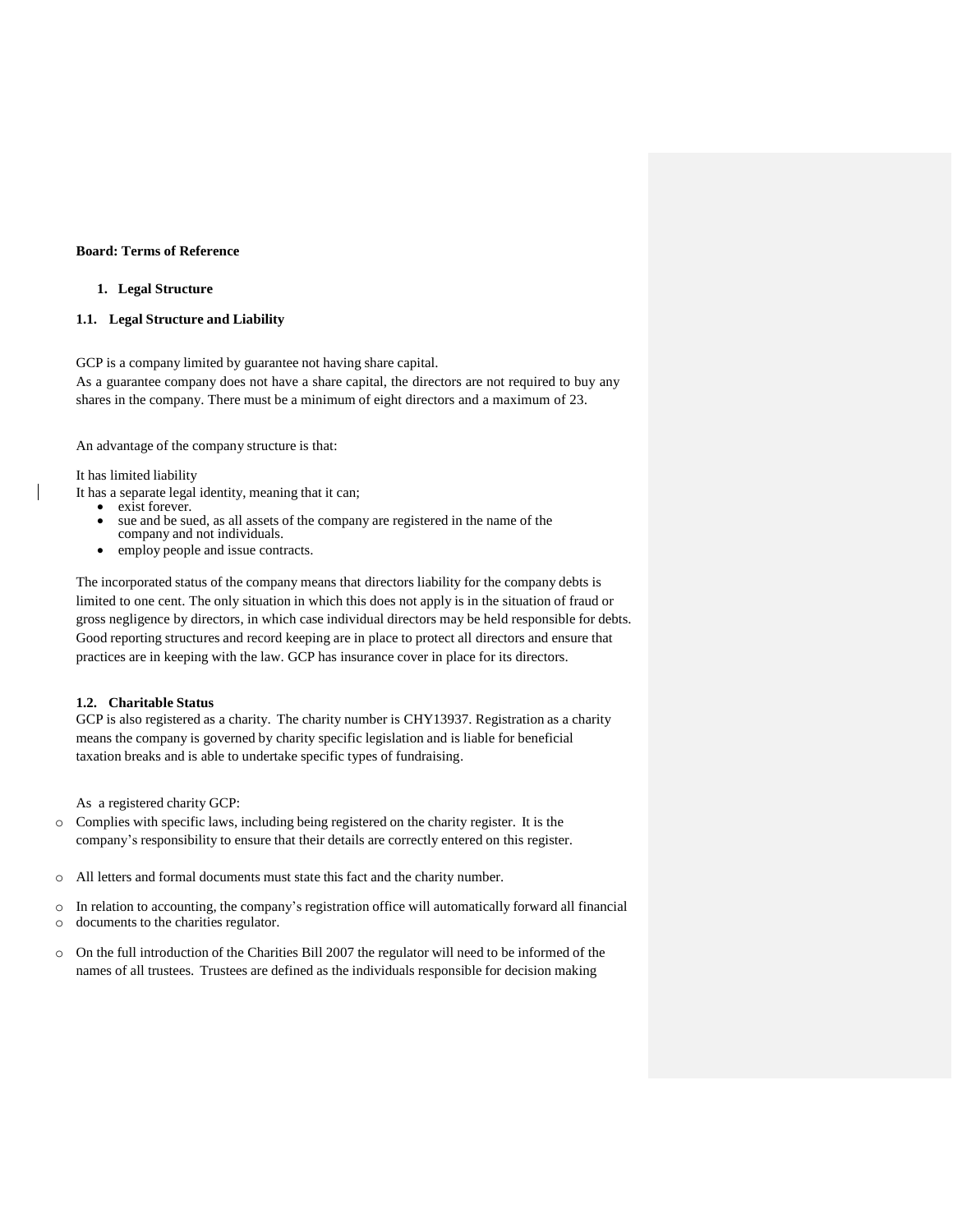within the organisation and will generally be the full board regardless of directorship of the Board.

The proposed trustees for GCP are the full board of directors.

# **1.3. Legal Requirements for a Company**

# *1.3.1. Accounting procedures*

GCP is required to file an annual return with the Registrar of Companies. Each Annual Return must have annexed to it relevant accounts. These relevant accounts are:

- Balance sheet,
- Income and expenditure accounts,
- Directors' report,
- Auditor's report.

The GCP annual accounts are prepared in compliance with recommended best practice namely the Charities Statement of Recommended Practice (the SORP).

These documents must be certified as true copies of those laid before the annual general meeting of the directors of the company.

The role of ensuring this is done is that of the company secretary, and the responsibility for ensuring this is done is that all of directors of the board.

Annual returns received more than 28 days after the company's annual return date will be liable to a late filing penalty and an additional day penalty amount accruing thereafter. The annual return date of GCP isSeptember 25<sup>th</sup> each year.

This penalty is in addition to the standard filing fee. Failure to file an annual return and accounts could result in the prosecution of the company and its directors and/or the striking off of the company from the Register of Companies.

The Companies Acts contains a number of legally binding obligations which directors must ensure both they and the company comply with. These include:

- i. Maintaining proper accounts and submitting audited accounts with the annual return,
- ii. Maintaining a register of directors and directors,
- iii. Holding an annual general meeting,
- iv. Making annual returns to the Companies Registration Office,
- v. Notifying the Companies Office of any special resolutions and of any changes to the memorandum and articles of association,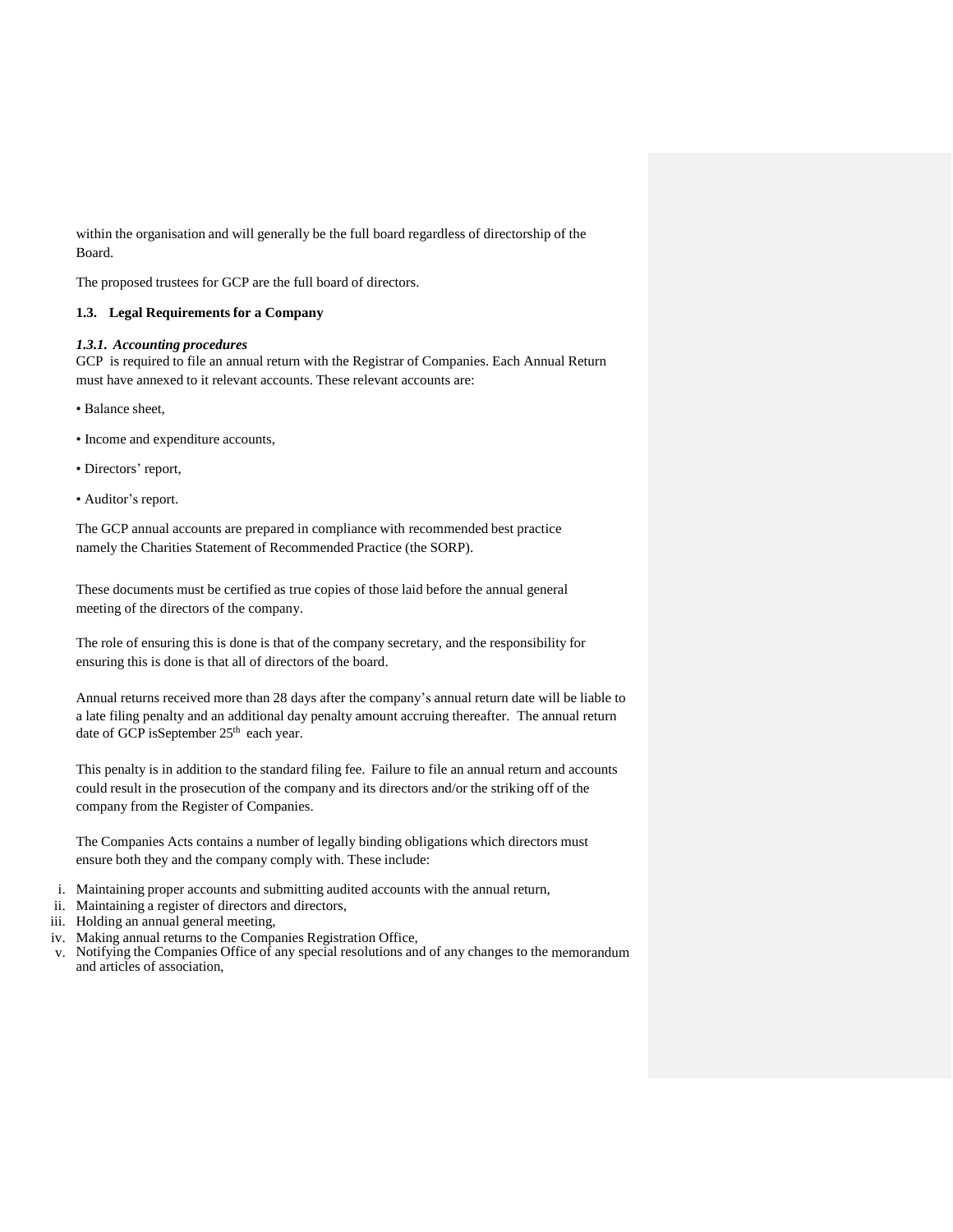- vi. Notifying the Companies Office of any changes in the directors, secretary, auditors or the registered office,
- vii. Keeping minutes of all meetings.

# *1.4. Memorandum and Articles of Association*

These are rules by which a company is governed and managed. Companies are required by law to have a Memorandum of Association and Articles of Association. These documents form the legal basis for the company. Essentially, the main purpose of the memorandum of association is to set out the name and objectives of the company (i.e. the reason for which the company has been established).

The Articles of Association are essentially the rules setting out how the company will be governed. These documents are very important as they set out the company's rules and procedures and outline what rights directors will have in terms of having a say in how the company is run. In the event of a dispute involving the company, the courts will look to the Memorandum and Articles of Association as being the internal legal documents which govern the company's activities.

All companies must lodge their Memorandum and Articles of Association with the Companies Registration Office, where they are publicly available. The memorandum and articles are held in 29 Mountjoy Square, Dublin 1. Directors of the board can have access to these at any time. All directors should have a chance to review these as part of the induction process. (see **Aims and Objectives** above for details)

## *1.4.1. Review of the Memorandum and Articles of Association*

These will be reviewed and amended to reflect the agreements and procedures of GCP in the following circumstances:

- There is a new policy or procedure in relation to any aspect of governance,
- There is a change in the mission or objectives of the organisation,
- There is a change to any significant aspect of the organisation activities or structure. If the review results in a recommendation that the constitution should be amended, this will occur as described in section 1.4.2.

## *1.4.2. Amendments to the Memorandum and Articles of Association*

It is the responsibility of the Board to ensure the Memorandum and Articles of Association accurately reflect the governance structure and decision making processes. These will be formally reviewed by the board of GCP every five years. Any changes to these should be completed on a GI form and sent to the Companies Registration Office (forms are downloadable from [www.cro.ie\).](http://www.cro.ie/) GCP solicitor will be consulted to oversee any changes to the Memorandum and Articles.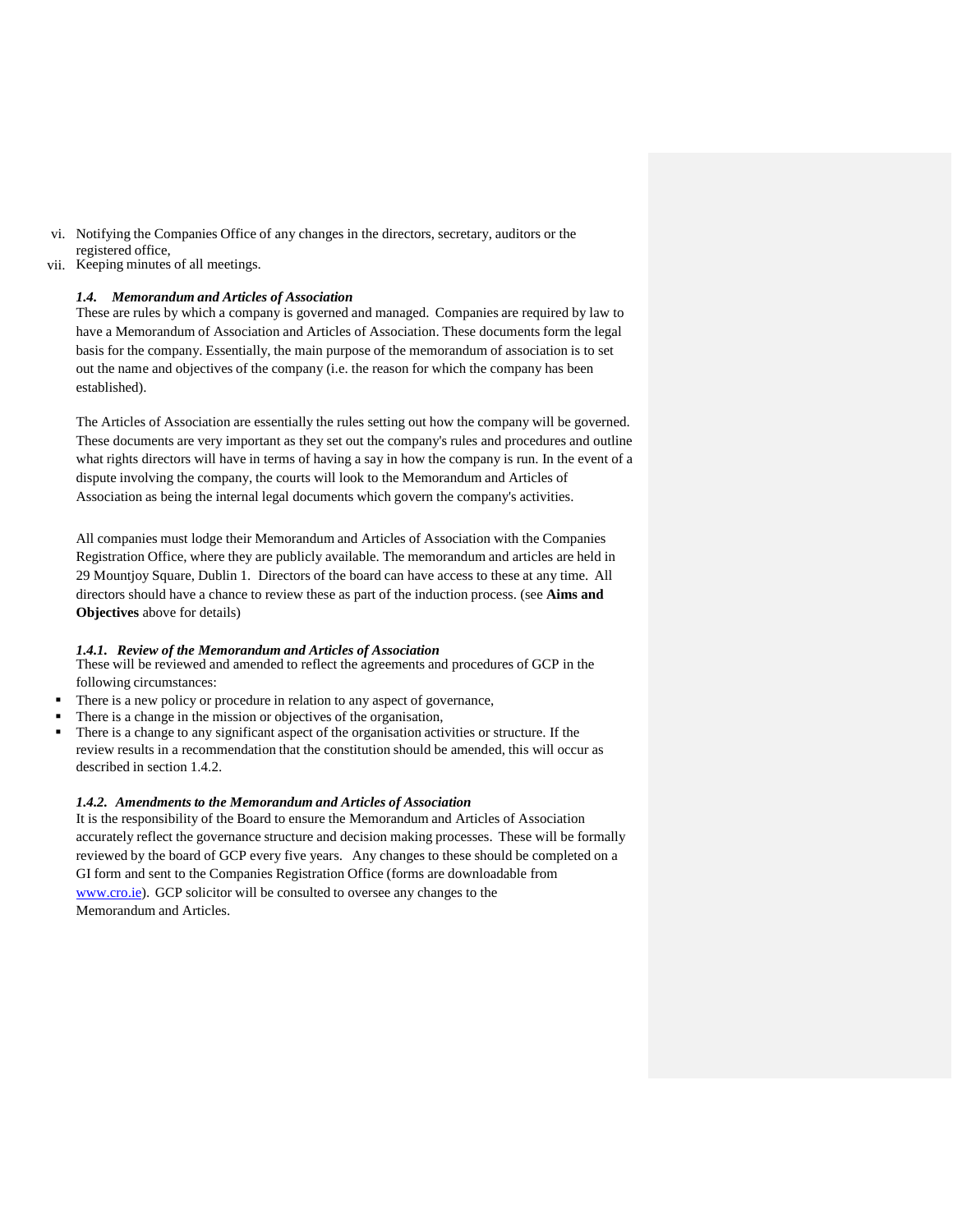# **2. Board Roles and Responsibilities**

## *2.1. Relationship Between Board of Directors and Board*

All directors of the board must also be directors of GCP. According to the GCP memorandum and articles the minimum number of directors is eight.

The recommended maximum number of directors for GCP is twenty.

The board will be cogniscent of sex and gender equality when recruiting for new members.

The board of directors will meet a minimum of five times per calendar year.

## *2.2. Directors Code of Conduct*

Directors are bound by an overriding duty, individually and as a board, to act reasonably at all times in the interests of GCP and of its present and future beneficiaries.

All directors are equally responsible in law for the board's actions and decisions, and have equal status as directors of the board. At all times the board acts collectively, even if when an individual does not agree with the majority decision. The chairperson has the right to call a vote, although this would be only be exercised when usual consensus decision making processes have not been successful.

The board delegates to the CEO responsibility for the day to day management of the business and its operations including all staff matters. The CEO is accountable for and reports to the board on the implementation of policies agreed by the Board.

By reading this document and agreeing to participate at board level, all directors agree to:

- *2.2.1. understand their role and responsibilities as described in this document,*
- *2.2.2. know and support the mission of the organisation,*
- *2.2.3. uphold the guiding principles, aims and objectives of the organisation,*
- *2.2.4. give adequate time and energy to the duties of being a director,*
- *2.2.5. prepare for meetings in advance,*
- *2.2.6. achieve attendance at three quarters of meetings*
- *2.2.7. maintain confidentiality,*
- *2.2.8. avoid any conflicts of interest*
- *2.2.9. offer informed and impartial guidance,*
- *2.2.10. fulfil fiduciary and statutory duties,*
- *2.2.11. be tax compliant and have no judgements against them.*
- *2.2.12. participate in committees and special events where possible,*
- *2.2.13. support the CEO, while monitoring their conduct,*
- *2.2.14. present their views on all topics and listen to those of other directors,*
- *2.2.15. act with integrity, and avoid or declare personal conflicts of interest.*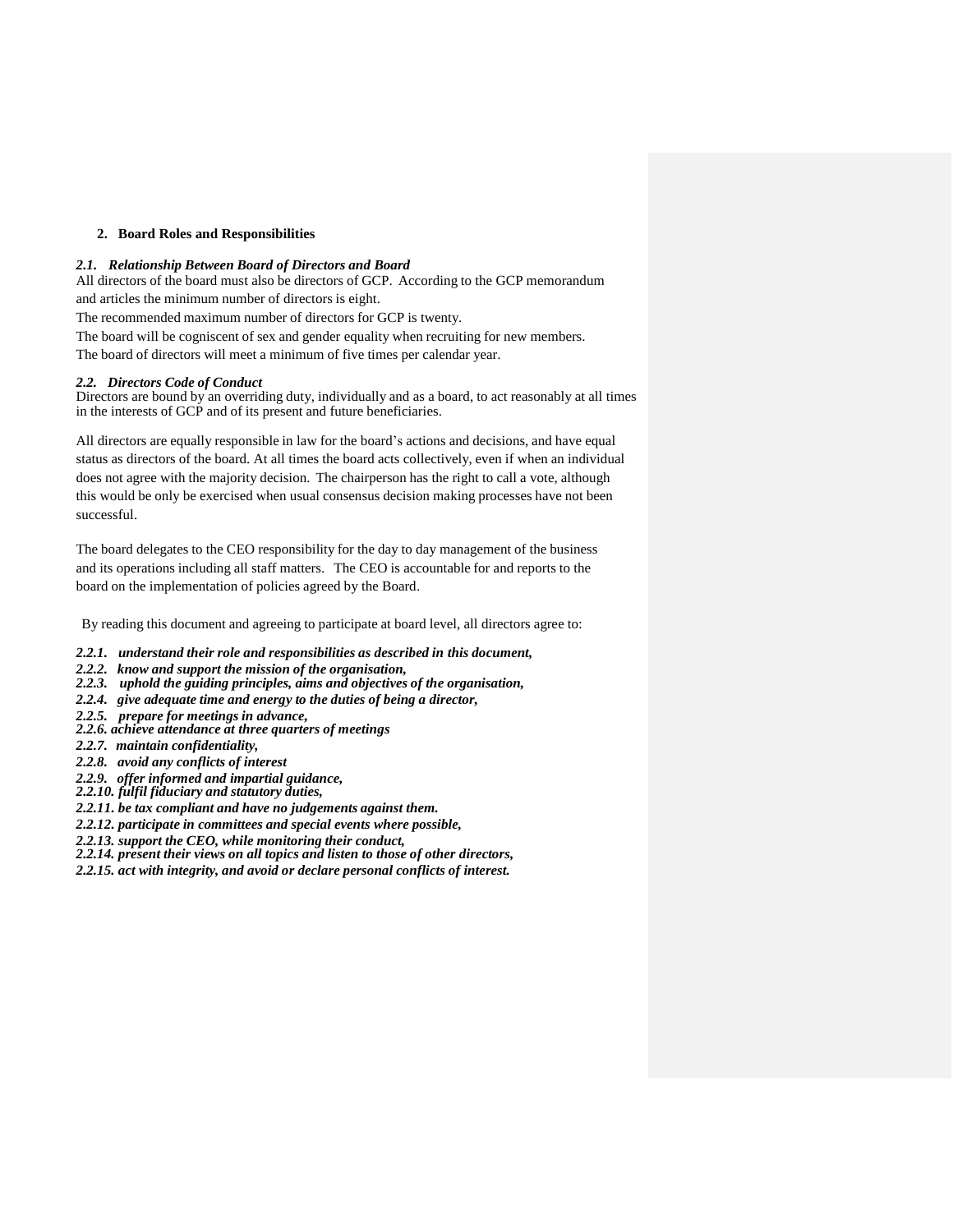## *2.3. Board responsibilities*

#### *2.3.1. Vision and leadership*

The Board will review and ensure the relevance of the mission, values, ethical principles and strategic direction of the organisation. The Board will ensure that organisational activity supports its ethos, mission and aims.

#### *2.3.2. Accountability*

The Board has overall responsibility for everything the organisation does, including its spending and activities. The board gives the CEO authority to operate all the business of GCP and the CEO is accountable for and reports to the board. The board monitors and evaluates all areas of the organisation's performance.

#### *2.3.3. Legal matters*

The board will ensure compliance with all relevant legal and regulatory requirements and will seek guidance around any uncertainties. All activities and processes of the board and the organisation will be in line with its memorandum and articles of association.

#### *2.3.4. Financial responsibilities*

The board will ensure that all money, property and resources are properly used, managed and accounted for. In order to be accountable, suitable systems must be in place and kept up to date. The board established an Operational and Finance committee with clear terms of reference to oversee these responsibilities. This group will meet a minimum of 10 times annually and will make a report at each board meeting.

#### *2.3.5. Managing staff and volunteers*

The Board has full responsibility as employer. The board delegates to the CEO responsibility for the day to day management of the business and its operations including all staff matters The CEO must ensure that appropriate policies and procedures are in place for staff (including volunteers, students and interns) and that staff are properly managed and supported. The board, represented by the chairperson, will support the CEO in delivering on all aspects of these duties.

# *2.4. Specific Roles and Responsibilities*

## *2.4.1. Chairperson*

The chairperson must be one of the directors of GCP. An overview of the role is outlined below: *2.4.1.1*. *To ensure the board functions properly,*

the chairperson is responsible for making sure that each meeting is planned effectively, conducted according to the memorandum and articles of association, and that matters are dealt with in an orderly, efficient manner. The chairperson should run the board and set its agenda in consultation with the CEO. The agenda should take full account of the issues and the concerns of all board directors and the CEO. The chairperson should utilise the diverse skills and expertise of all board members and 'lead the team', promoting effective relationships and open communication, both inside and outside the boardroom. This also involves regularly reviewing the board's performance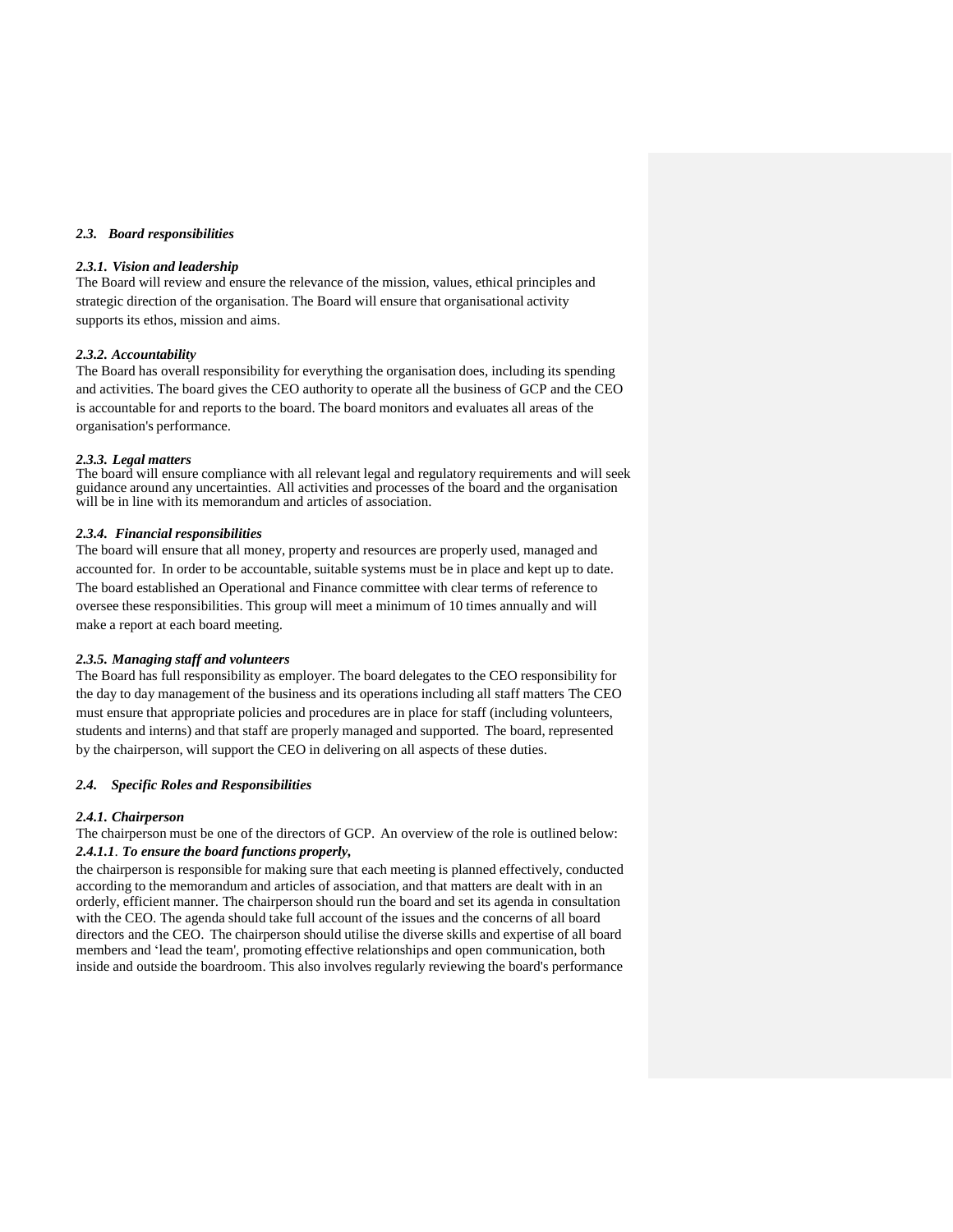and identifying and managing the process for renewal of the board through recruitment of new directors.

# *2.4.1.2. To ensure the organisation is managed effectively*

The chairperson must co-ordinate the committee to ensure that appropriate policies and procedures are in place for the effective management of the organisation. The chair has the role of ensuring effective implementation of board decisions.

# *2.4.1.3. To provide support to the CEO*

The chairperson is responsible for ensuring the CEO has access to external supervision when required.

*2.4.1.4. To represent the organisation as its figurehead as required in co-operation with the founder and the CEO,* the chairperson may from time to time be called upon to represent the organisation and sometimes be its spokesperson at, for example, functions or meetings. A full job description is in *Appendix ii*.

# *2.4.2. Secretary*

The responsibilities of the company secretary are to ensure that relevant rules and regulations of the Companies Act are complied with. The company secretary is assisted in this role by the CEO who undertakes and accounts for the following

*2.4.2.1.* To ensure there is a record of all minutes.

*2.4.2.2.* To ensure that the company complies with its memorandum and articles of association.

*2.4.2.3.* To ensure that any amendments are incorporated in accordance with the correct Procedures.

*2.4.2.4*. To maintain Statutory Registers, including: Register of Directors, Register of Directors and Secretaries.

*2.4.2.5.* To ensure the safe custody of and proper use of the company seal.

*2.4.2.6.* To complete Statutory Returns.

*2.4.2.7.* To file information with the Companies Registration Office, including:

- annual returns;
- notices of appointment;
- removal and resignation of officers
- and changes to their particulars,
- change of registered office.

A full job description is in *Appendix iii.*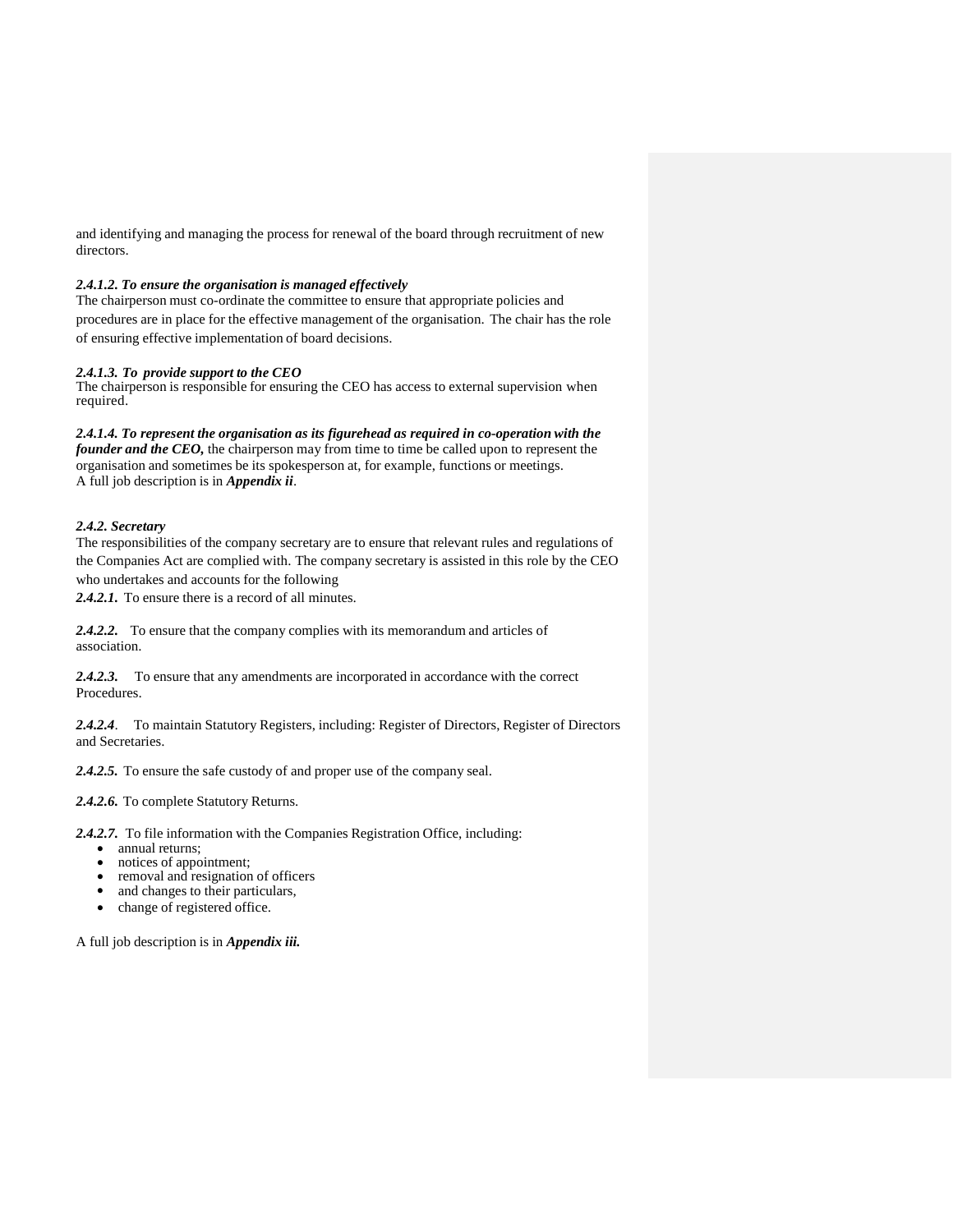## *2.4.3. Treasurer*

The treasurer's role is to chair operational and finance committee and they shall report to the full board on the financial budgeting and management systems. The final responsibility for financial management lies with the board as a whole.

Duties are as follows:

2.4.3.1. To chair the operational and finance committee.

*2.4.3.2*. To present the recommendations of the aforementioned committees to the board.

*2.4.3.3.* To review financial procedures.

*2.4.3.4.* To liaise with the CEO regarding all financial matters.

*2.4.3.5*. To ensure that appropriate accounting procedures and controls are in place.

*2.4.3.6.* To ensure compliance with relevant legislation.

*2.4.3.7.* To ensure any recommendations of the auditors are implemented.

A full job description is in *Appendix iv.*

#### *2.4.4. Auditor*

GCP has an appointed auditor who, once appointed at the AGM, is an officer of the company. The auditor needs to be re-appointed at each subsequent AGM. The auditor's main duty is to ascertain and state the true financial position of the company by an examination of the books, specifically:

*2.4.4.1.* To report to the board at the AGM and as requested.

*2.4.4.2.* To serve notice on the company should s/he form the opinion that proper books of accounts are not being kept.

2.4.4.3. The auditor must also state whether the directors' annual report is consistent with the contents of the audited accounts and, if s/he considers them inconsistent, must give particulars of inconsistency.

*2.4.4.4.* Auditors must notify the Director of Corporate Enforcement as well as the Register of Companies should they form the opinion that a company is not keeping proper books of account or, if in the course of the auditor's audit, they come into possession of information which may point to an indictable offence under the Companies Acts.

The ODCE has published guidance notes on the duties of auditors, as well as their reporting duties to the Director of Corporate Enforcement. These are available on [www.odce.ie](http://www.odce.ie/)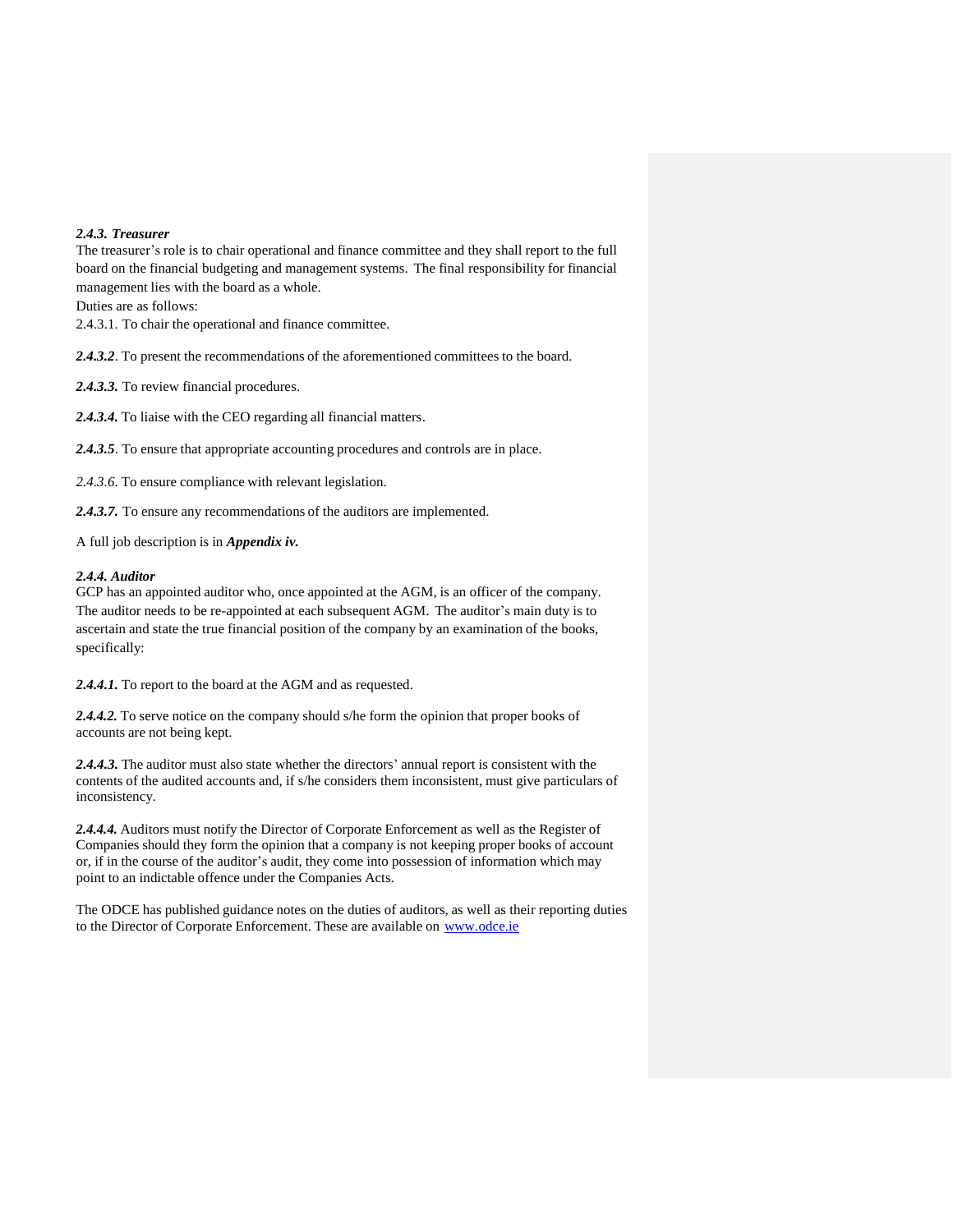## **3. Meeting Frequency and Structure**

#### *3.1. Frequency*

*3.1.1.* The board meets a minimum of five times per annum,

#### *3.2. Notification of Meetings*

It is the responsibility of the CEO to send out meeting notification by email. A copy of the agenda and minutes of the last meeting will be sent out one week before scheduled meeting date, this will be the responsibility of the CEO.

#### *3.3. Agenda*

The agenda is a list of meeting activities in the order in which they are to be undertaken.The agenda is established and agreed by the chairperson and CEO. Directors can request to have issues included on the agenda by contacting the chairperson two weeks prior the meeting. The chair reserves the right to postpone any issues as seen fit. The agenda will be circulated a minimum of one week in advance of the meeting by the CEO.

At the beginning of the meeting the chair will also provide an opportunity for directors to raise issues under 'any other business' (A.O.B). Issues are included on the agenda at the chairperson's discretion.

#### *3.4. Minute Taking*

It is a legal requirement that minutes of meetings be retained on file and also be accessible to directors. Minutes are taken in a standard format and are approved at subsequent committee meetings as an accurate refection of proceedings. Minutes are kept on computer file in the organisation's head office and will be sent out one week before the meeting. The CEO is responsible for secretarial support for minute taking for all board and committee meetings.

## **4. Quorum and Meeting Attendance**

#### *4.1. Quorum*

The quorum is the number of directors of the board who must be present for the organisation to conduct its business.

The quorum for the board is eight directors and the quorum for committees of the board is four members. The CEO is an automatic member of all committees of the board but although s/he may attend all board meetings s/he is not a director of the company.

# *4.2. Expectation of Attendance at Meetings and Confirmation of Attendance*

Directors are expected to make at least three quarters of all meetings in a given year. When a member can not attend they should contact the CEO by phone or email as soon as possible so that a quorum can be assured. An attendance list will be maintained and made available at the AGM.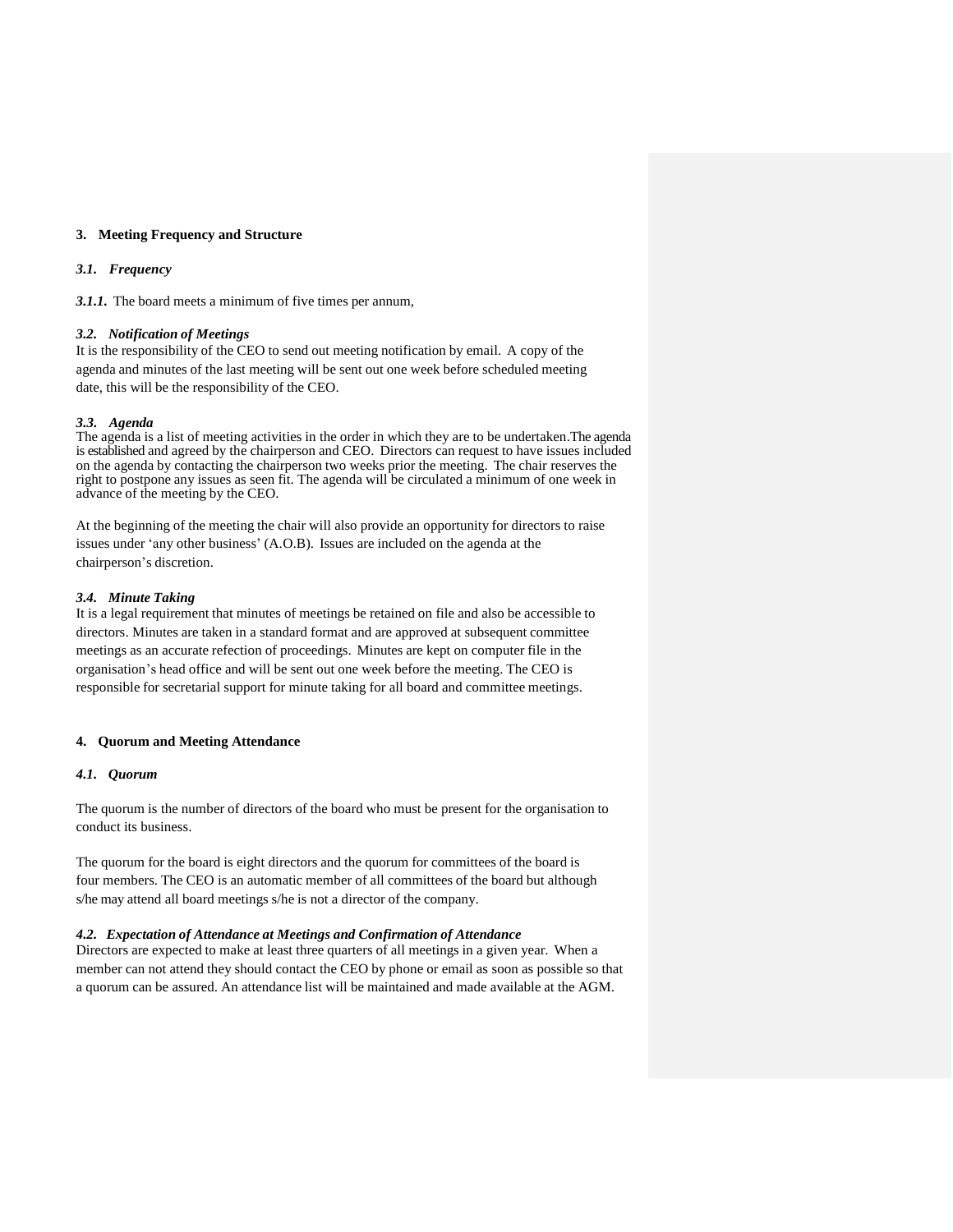If two consecutive meetings are missed, the chair will contact the member to explore whether directorship will be continued, unless this has already been made clear. With the exception where a director is ill, if three consecutive meetings are missed, by default the director will have resigned from the board or its committees and will be notified by letter from the chair.

# **5. Decision Making Process**

# *5.1. Approach*

In all cases the board aims to make decisions through consensus. This is based on the board having access to appropriate information and sufficient time for discussion and debate. The chairperson reserves the right to move to vote where consensus can not be reached after adequate discussion - it is considered that this would be a rarity. This is decided by the meeting itself

*5.1.1. If the voting results in a tie* the Chairman will have the casting/deciding vote

## *5.1.2. Voting and Proxy Votes*

In the instance of a vote there should be equal time allotted for discussions of the various options. All directors have one vote. No proxy votes can be facilitated.

# *5.2. Committees*

Committees may be established to progress specific pieces of work. Where a committee exists they will have terms of reference. Committees will present recommendations to the full board whose members will be responsible for approving any recommended actions. Committees will be made up of directors of the board plus the CEO and whatever staff or volunteers the CEO deems appropriate to assist the committee deliver in its work. The board may appoint non directors to the committees. Committee membership will be reviewed every two years.

## **6. Strategic and Annual Planning**

# *6.1. Strategic Planning*

The strategic plan documents where the organisation is going and how it plans to get there. The strategic plan will describe the organisation's goals and areas of action for a period of up to five years.

Strategic planning will have the following characteristics:

*6.1.1.* A clear and transparent process will be adopted that ensure clear pathways of communication with any group invited to participate in the formulation of the strategic plan.

*6.1.2*. Project review and/or evaluation will inform the strategic plan.

*6.1.3*. The process will include a draft phase whereby selected groups can input into content prior to final sign off.

*6.1.4.* The plan will be clearly written.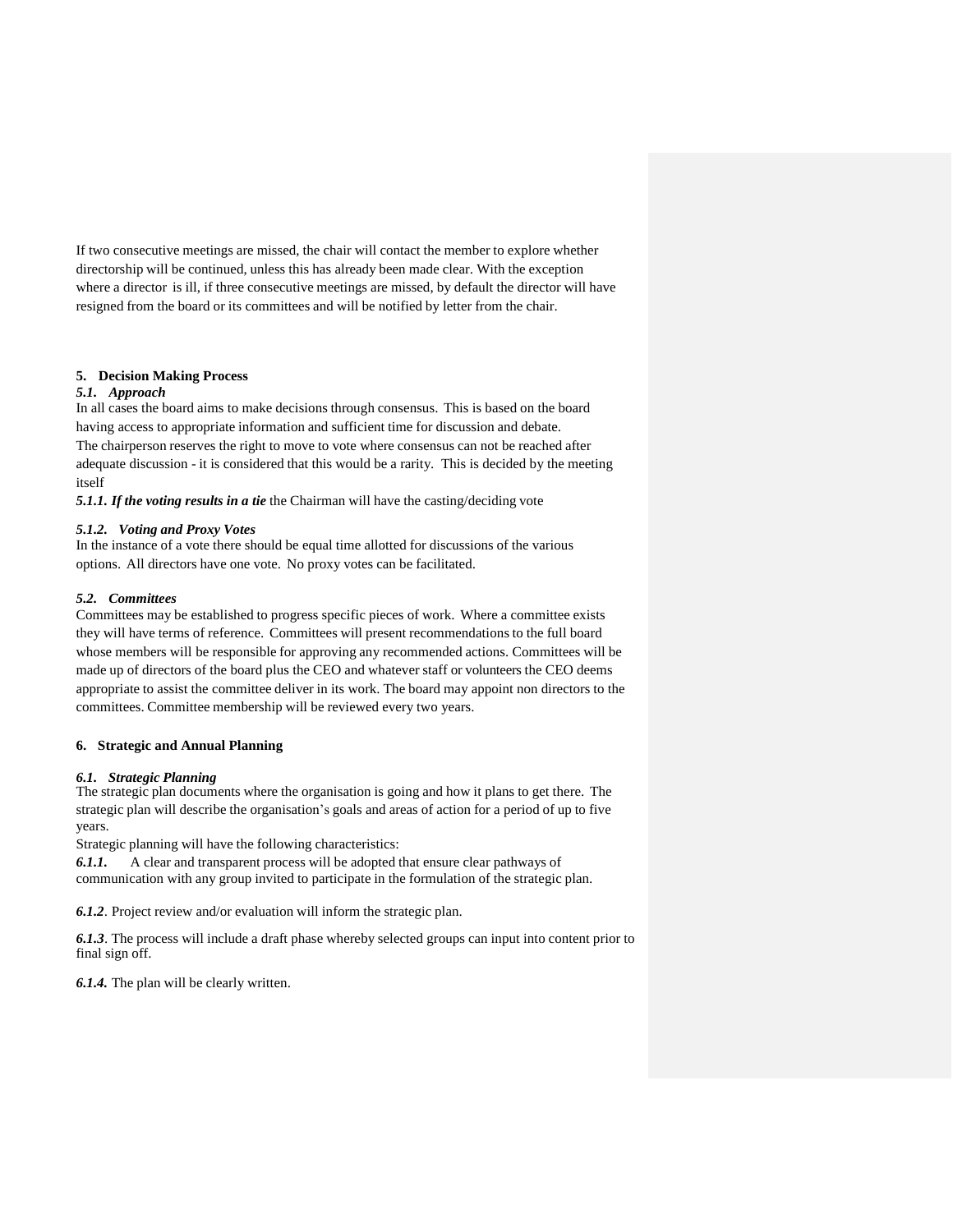*6.1.5*. The plan will also identify key performance indicators (ways of proving that the project has achieved its objectives), so that it can be determined whether the goals have been met.

*6.1.6.* The plan will outline the resources that are required for it be carried out.

6.1.7 The plan will ensure that it fulfils the terms of any contract signed in the name of GCP.

# *6.2. Consultation the users of our services*

The inclusion of the target groups and individuals is an important aspect of quality standards in service provision.

GCP meets this standard through employing regular service reviews /surveys.

The CEO will ensure that regular feedback and reports on the above are furnished as part of the CEO report.

# **7. Annual General Meetings (AGMs) and Extraordinary General Meetings (EGMs)**

# *7.1. Purpose of the AGM*

Every year GCP holds an annual general meeting between May & September. The purpose of the meeting is to:

- To elect the board for the next year,
- $\Box$ To make any changes to the articles and memorandum of association.
- $\Box$ To appoint or remove members of the committees.
- $\Box$ To adopt the audited accounts
- To appoint the auditors for the next accounting year.  $\Box$
- $\bar{a}$ To adopt the health and safety statement
- To agree the Code of Good Governance statement

# *7.2. Organising and Running the AGM*

The AGM is held once a year and all directors are invited by email or in writing. All directors should be given 21 days notice of the meeting. The quorum for AGMs is the standard for board meetings, which is eight.

Nominations for new directors of the board should be raised with the chairperson prior to the board meeting immediately preceding the AGM. All nominations should be proposed and seconded by directors of the board.

If any directors wish to propose changes to the articles and memorandum of association then these should be bought to the attention of the chairperson one month before the meeting. Directors should be given sufficient information and time to discuss proposals prior to a vote on making changes to the articles and memorandum of association.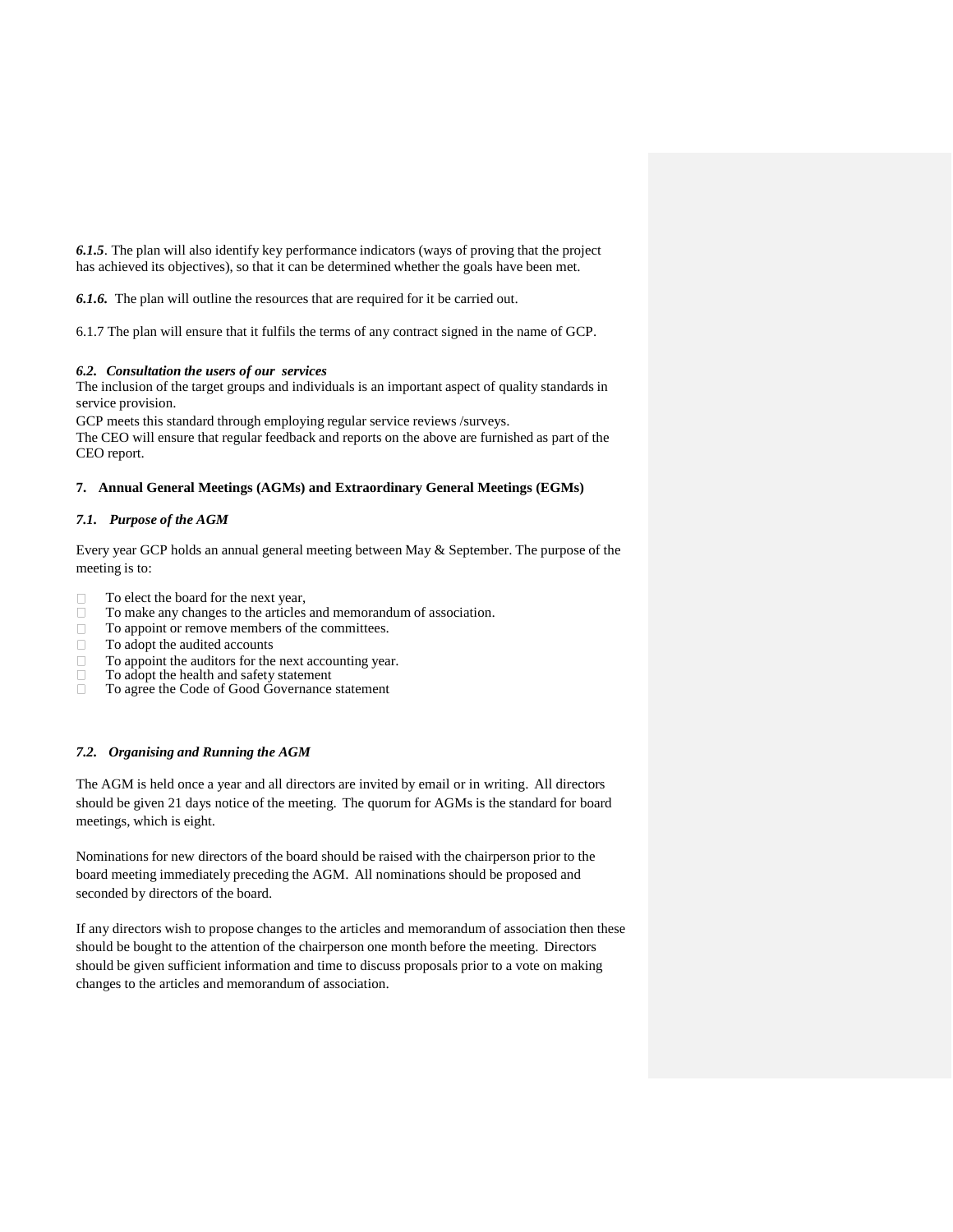The board of GCP will approve and ratify the annual accounts by the end of April each year and these accounts will be noted & adopted at the AGM.

# *7.3. EGMs*

*7.3.1.* EGMS are formal meetings of the directorship that are called outside of AGMs.

*7.3.2.* The period of notice, quorum and requirements for taking minutes are the same as that of the AGM.

# **8. Termination of Directorship**

# *8.1. Resignation Procedure*

If a director wishes to resign from the board, the following guidelines apply:

- Notification should be made by letter,  $\Box$
- The CEO will ensure that a form B10 is filed with the Companies Registration Office.  $\Box$

# *8.2. Termination Procedure*

*8.2.1.* Termination of an individual's tenure on the board or formal committees of the board which will occur if they have not attended three consecutive meetings and other arrangements have not been made.

*8.2.2*. Termination of tenure will be by letter from the chairperson.

## **9. Audit of Board, Rotation and Recruitment of Directors**

## *9.1. Rotation of Directorship and Roles*

The following rules govern terms and rotation of directorship:

*9.1.1*. All directors will have a directorship term of three years, after which time they must resign and can seek re-election for one further term. However after a lapse of a further three years such person may be eligible for re-appointment for one further three year term.

*9.1.2*. All offices (chair, treasurer and secretary) have terms of three years, after which time they must resign and can seek re-election for one further term.

# *9.2. Audit Procedure*

Prior to the board advertising for new posts the chairperson will instigate an audit of the board directorship, with a view to ensuring that the board meets the following good practice guidelines:

*9.2.1*. The board has at least one member with relevant financial experience.

*9.2.2*. The board has an appropriate mix of experience.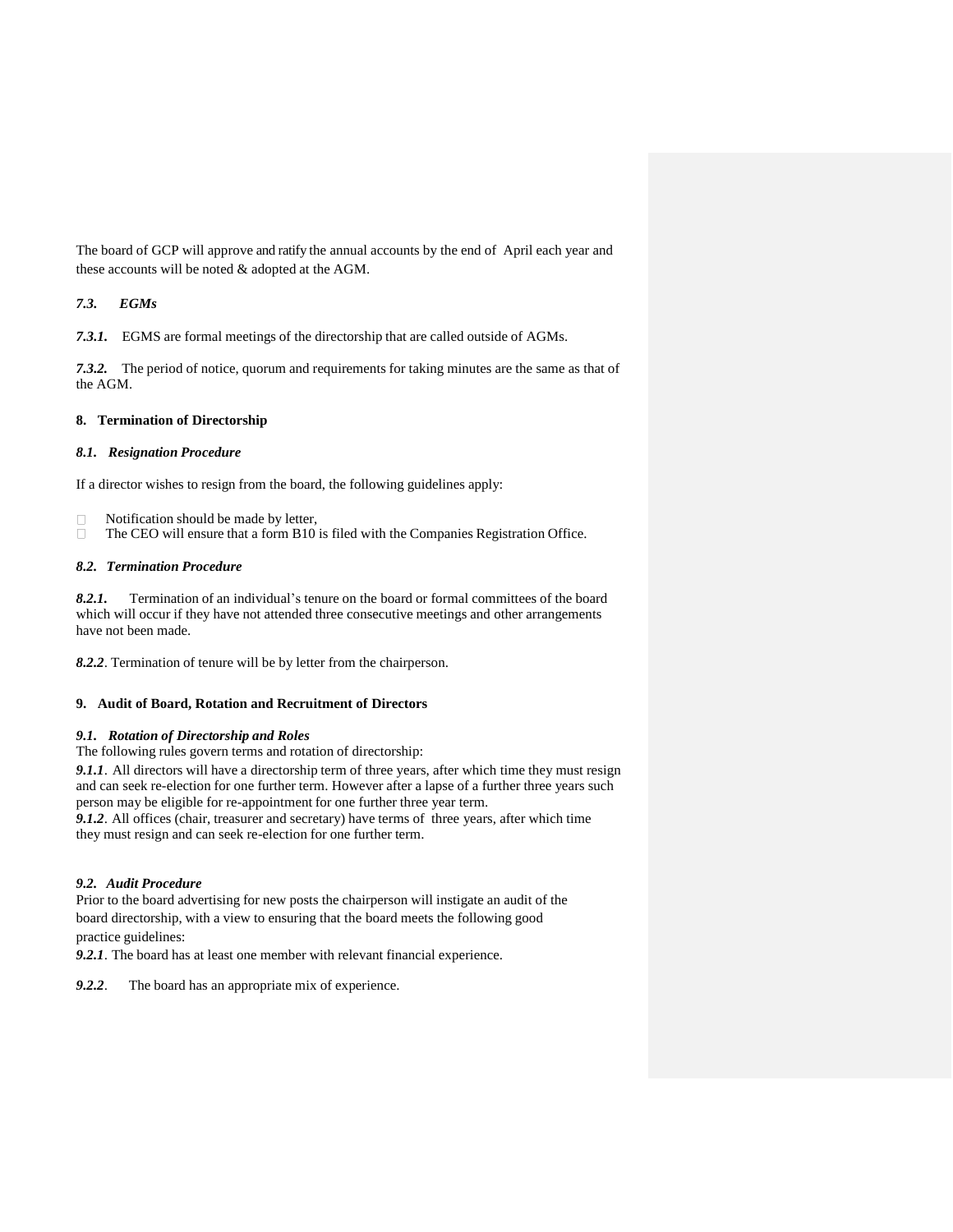# *9.2.3.* Gender balance

*9.2.4* All four sectors – Community; Statutory; Social Partners and Public Representatives are adequately represented

#### *9.3. Recruitment Procedure*

The chair will instigate processes to recruit new directors. In some instances this will be preceded by a skills audit so that people with the appropriate skill set can be targeted.

Vacancies on the board will be advertised through fora as agreed by the board. The steps that are to be followed include:

1. Role to be advertised within their relevant constituency (e.g Social Partners within ICTU, IBEC, Chambers of Commerce etc.)

- 2. Selection process (as agreed by the board and recorded in minutes),
- 3. Selected candidate to receive induction.

# **10. Induction of New Directors**

Induction to the board will occur as soon as possible after an individual has been selected to join the board. In all cases this will take place before attendance at the first meeting. Induction is the responsibility of the chair and CEO and will involve:

*10.1*. A meeting in which the following will be introduced: the role and aims of the GCP, its core activities, history and successes. Also covered will be an introduction as to how the board functions, as well as the role and responsibilities of becoming a member of the GCP.

*10.2*. The new director will receive an induction pack which will include at a minimum:

- A copy of the corporate governance handbook,
- GCP strategic plan.
- Minutes of the previous 4 board minutes.
- The GCP financial procedures and policies manual
- Copy of Articles and memorandum of association.

#### **11. Payments / Wages and Governance**

*11.1*. No board directors can receive any fees or payments through GCP except for reasonable expenses when applicable and as agreed by the board in advance.

*11.2.* Officers employed by the organisation cannot be directors of the **B**oard.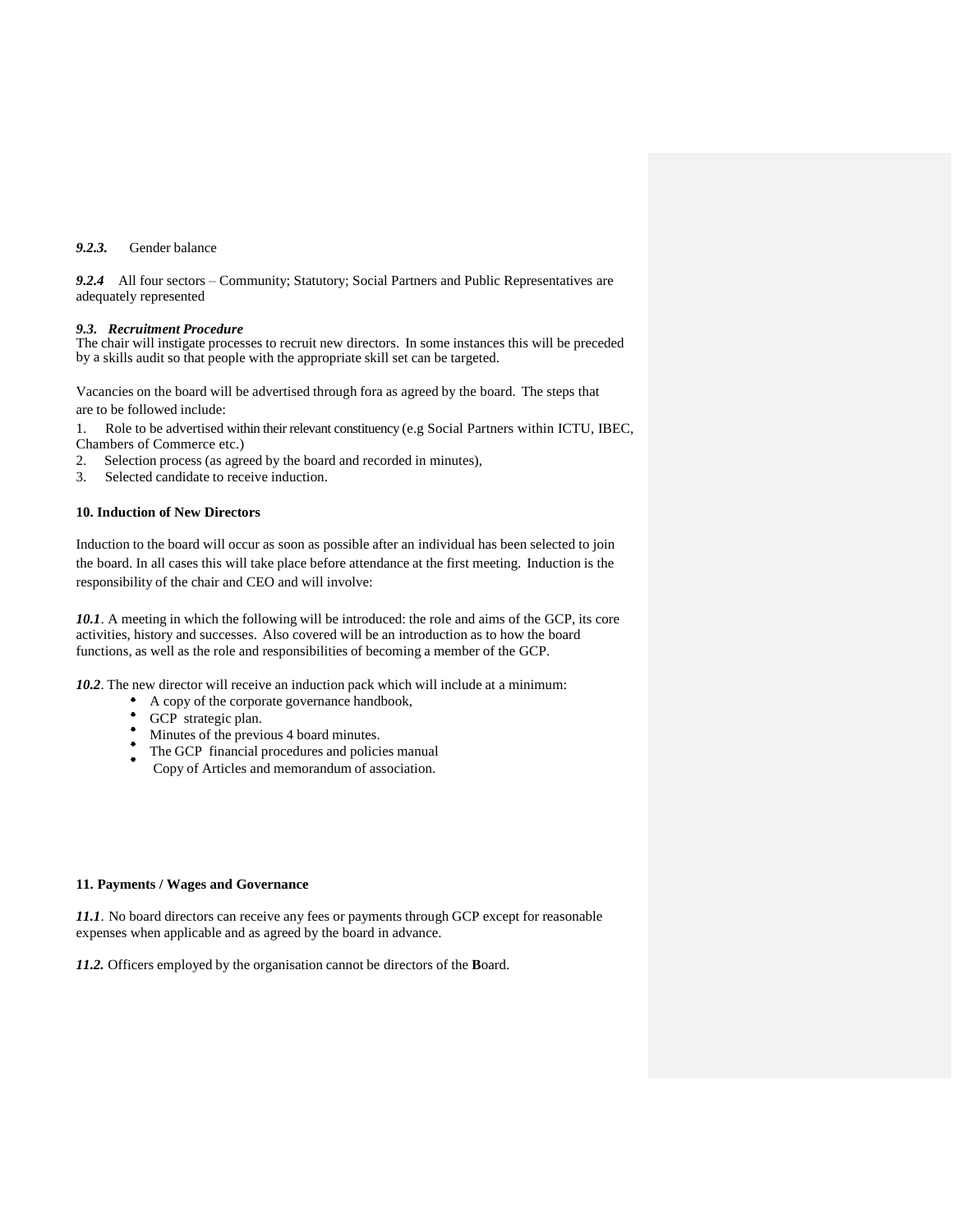# **12. Review and Amendment of GCP governance handbook**

These should be referred to the Operational and Finance committee and approved by the board at the AGM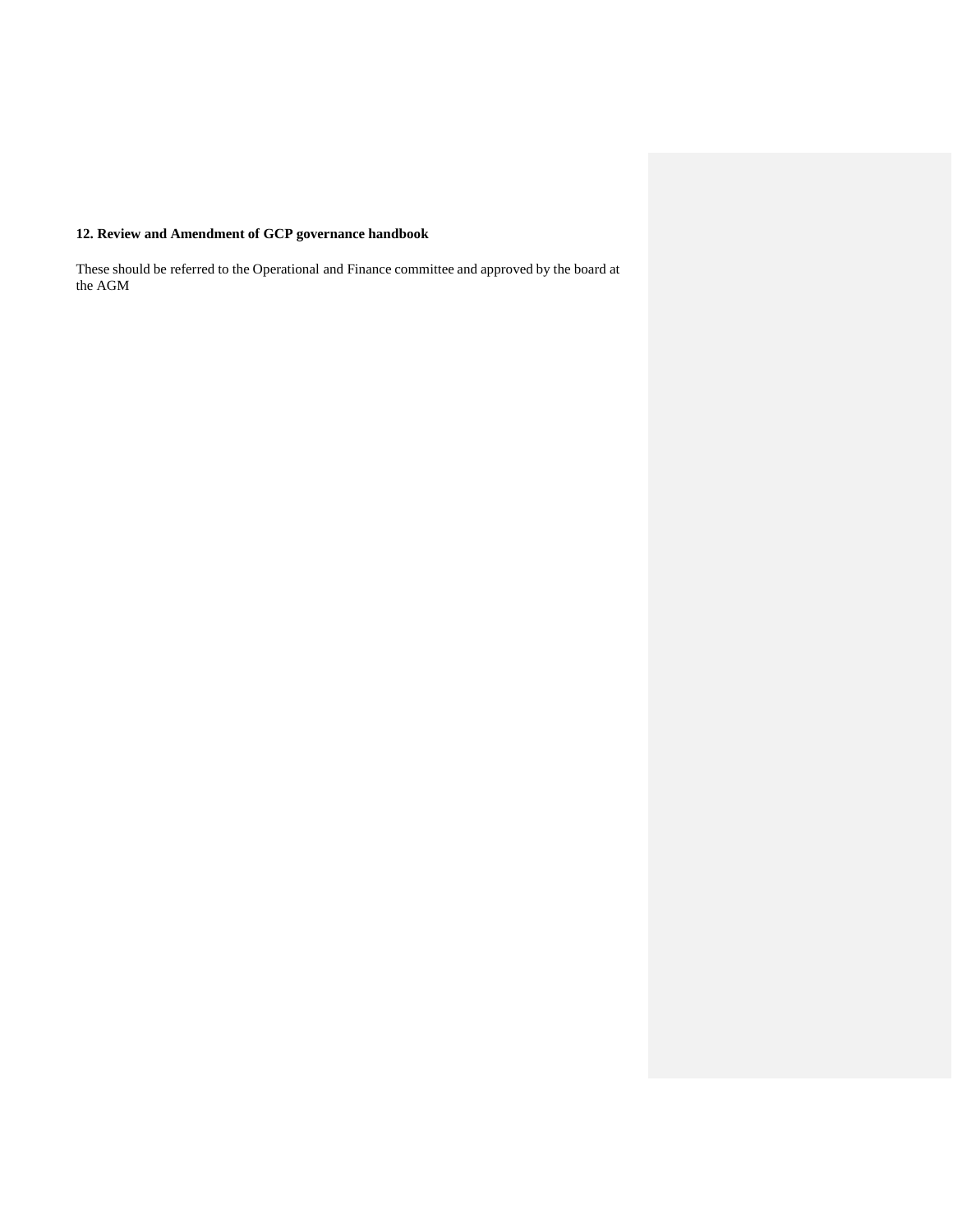# **Appendix**

# **i. Glossary**

| Agenda                                     | The agenda is a list of meeting activities in the order in which they are to<br>be undertaken.                                                                                                                                                                                                   |
|--------------------------------------------|--------------------------------------------------------------------------------------------------------------------------------------------------------------------------------------------------------------------------------------------------------------------------------------------------|
| AGM                                        | Annual general meeting, this is held once a year. The main functions are<br>the discussion of the annual report and accounts, and the re-election of<br>directors of the committee and board. If there is a need this is where any<br>changes to constitution will take place                    |
| Auditor                                    | This is an accountant who is hired by the organisation to review the<br>organizations book-keeping and ensure it is appropriate and legal. Every<br>organisation that is registered as a company must have an auditor                                                                            |
| <b>CEO</b>                                 | This is the most senior employee in the organisation. This role is supported<br>by the board and also reports to it.                                                                                                                                                                             |
| <b>CRO</b>                                 | Companies Registration Office: the government body responsible for<br>ensuring the organisation is operating according to the law. Every<br>organisation which is registered needs to send in forms and accounts to<br>this office every year.                                                   |
| GCP                                        | Galway City Partnership Ltd                                                                                                                                                                                                                                                                      |
| Induction                                  | The way that the new member is introduced to the organisation,<br>generally through meeting staff and reading about the organisation and<br>how it works.                                                                                                                                        |
| <b>Key Performance</b><br>Indicator (KPIs) | Financial and non-financial metrics or information used to help an<br>organization define and measure progress toward goals. KPIs are<br>frequently used to 'value' difficult to measure activities such as the<br>benefits of leadership development, engagement, service, and<br>satisfaction. |
| Memorandum and                             | This is the legal framework of the constitution and is held with the                                                                                                                                                                                                                             |
| Articles of                                | CRO. These documents state how the organisation should run and can                                                                                                                                                                                                                               |
| Association                                | only be changed at the AGM and EGM by special resolution.                                                                                                                                                                                                                                        |
| <b>Mission Statement</b>                   | Defines the fundamental purpose of an organisation. Basically describing<br>why it exists.                                                                                                                                                                                                       |
| Ouorum                                     | The quorum is the number of directors of the committee who must be<br>present for the organisation to conduct its business.                                                                                                                                                                      |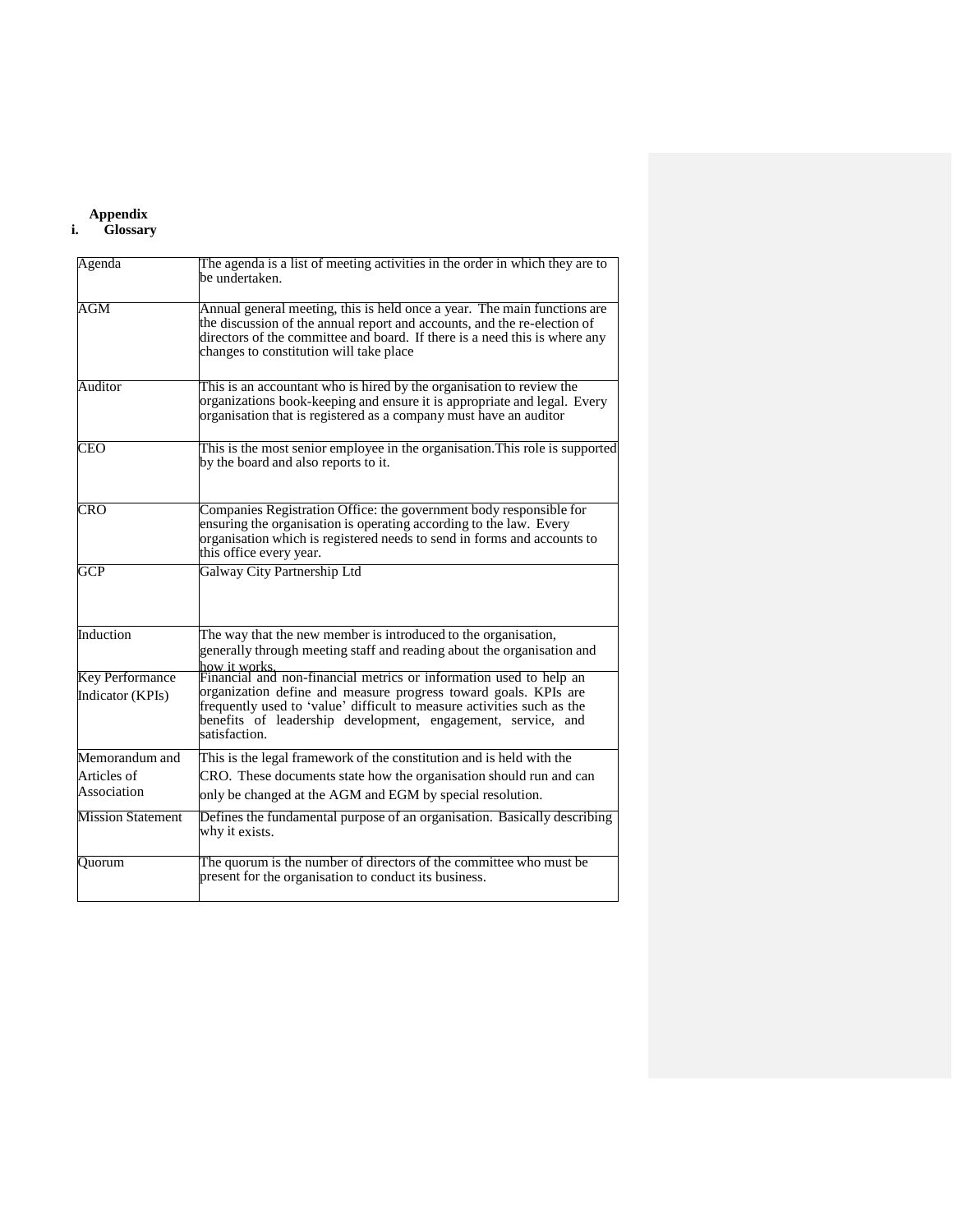## **ii. Job Description – Chair**

## **Chairperson: Role Description & Person Specification**

The chairperson has a strategic role to play in representing the vision and purpose of the organisation. The chairperson's role involves ensuring that: meetings are effectively run, all directors are able to participate, decision making is clear and transparent, and that the committee and organisation functions to standards of good practice.

# **Ensure the board functions properly:**

To plan and run meetings in accordance with the governing

document,

To ensure matters are dealt with in an orderly, efficient

- manner,  $\bullet$
- To bring impartiality and objectivity to meetings and decision-making,
- To facilitate change and address conflict within the
- board,
- To review governance performance and skills,
- To plan for recruitment and renewal of the board

# **Ensure the organisation is managed effectively:**

- To liaise with the CEO, as appropriate, to keep an overview of the organisation affairs,
- To co-ordinate the Board to ensure responsibilities for particular aspects of management (for example, personnel matters, financial control etc) are met and specialist expertise employed as required,

To facilitate change and address conflict within the organisation, liaising with the CEO to achieve this.

# **Represent the organisation:**

- To communicate effectively the vision and purpose of the organisation,
- To be aware of current issues that might affect the organisation.

## **Qualities and skills required:**

- Sound understanding of roles and responsibilities of board,
- Good leadership skills,
- Good communication and interpersonal skills
- Impartiality, fairness and ability to respect confidences, Ability to ensure decisions are taken and followed up,
	- Good time keeping,

Experience of organisational and people management.

## **Time Commitment Required:**

The role of the Chairperson requires an estimated commitment of 6 hours per month.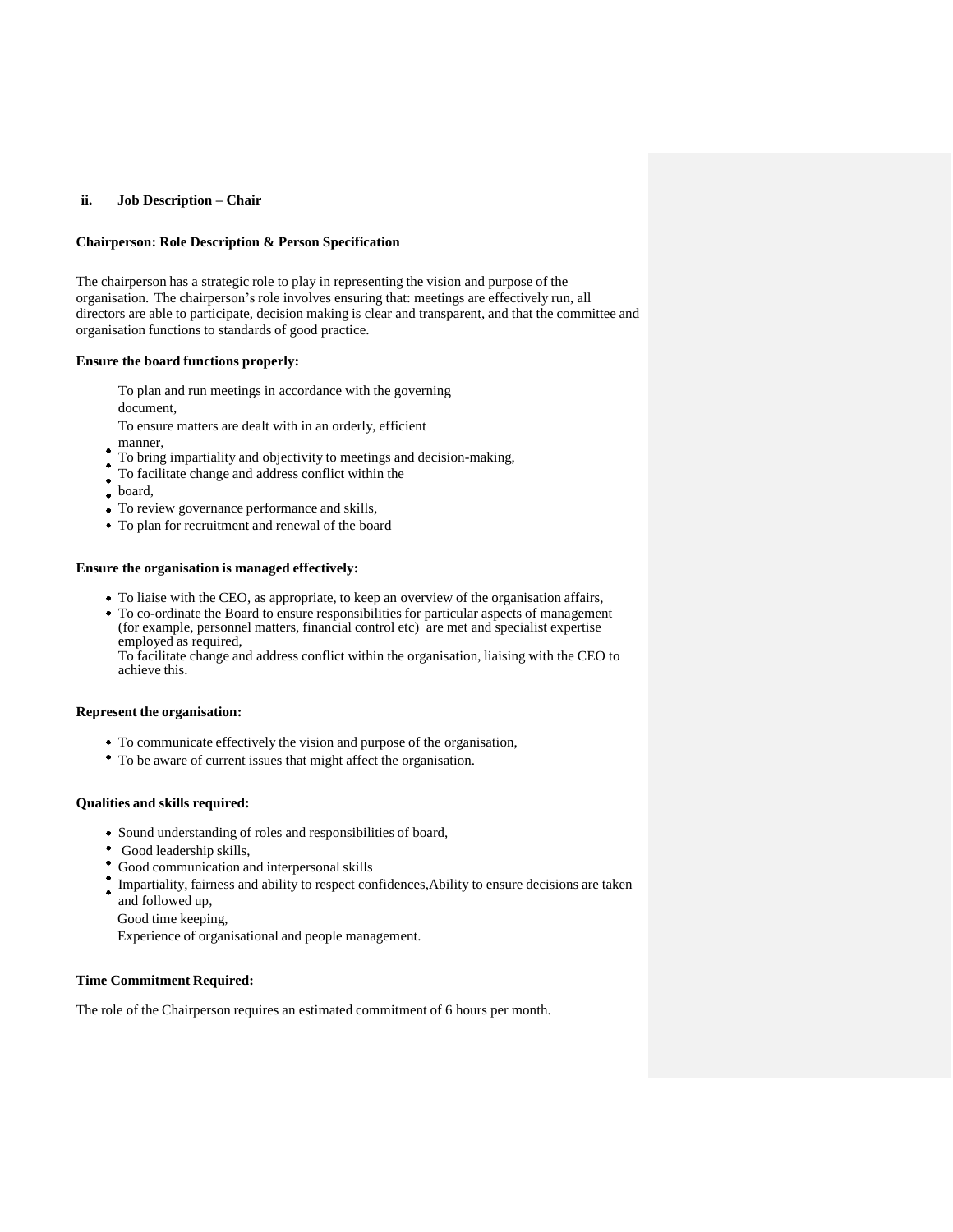## **iii. Job Description – Secretary**

## **Company Secretary: Role Description & Person Specification**

The responsibilities of the company secretary are to ensure that relevant rules and regulations of the Companies Act are complied with. The founder is the named company secretary and is assisted in this role by the CEO who undertakes and accounts for the following

# **The duties include:**

- Maintaining the statutory registers including the register of directors,
- $\Box$ Ensuring that statutory forms are filled promptly,
- $\Box$ Providing directors and auditors with notice of meetings,
- $\Box$ Sending the Registrar copies of resolutions and agreements,
- $\Box$ Sending a copy of the accounts to every member of the director's meetings and general meetings,
- Ensuring that people entitled to do so can inspect company records,  $\Box$
- Custody and use of the company seal.  $\Box$

# **Other duties:**

To ensure that meetings such as the annual general meeting comply with the organisation's  $\Box$ governing

document and its procedures (for example, voting),

To ensure that publications such as annual reports and accounts, and their dissemination,

comply with the organisation's governing document and statutory requirements,

To keep under review all legislative, regulatory and governance developments that might affect decision making or the organisation's operations. The company secretary has no powers under Company law but the act allows them to sign most of the forms prescribed under the act.

# **Qualities and skills required:**

- Knowledge of company and charity law,  $\Box$
- Understanding the role and responsibilities of the board,
- $\Box$ Well organised and an eye for detail.

# **Time Commitment Required:**

The role of the company secretary requires an estimated commitment of four hours per month.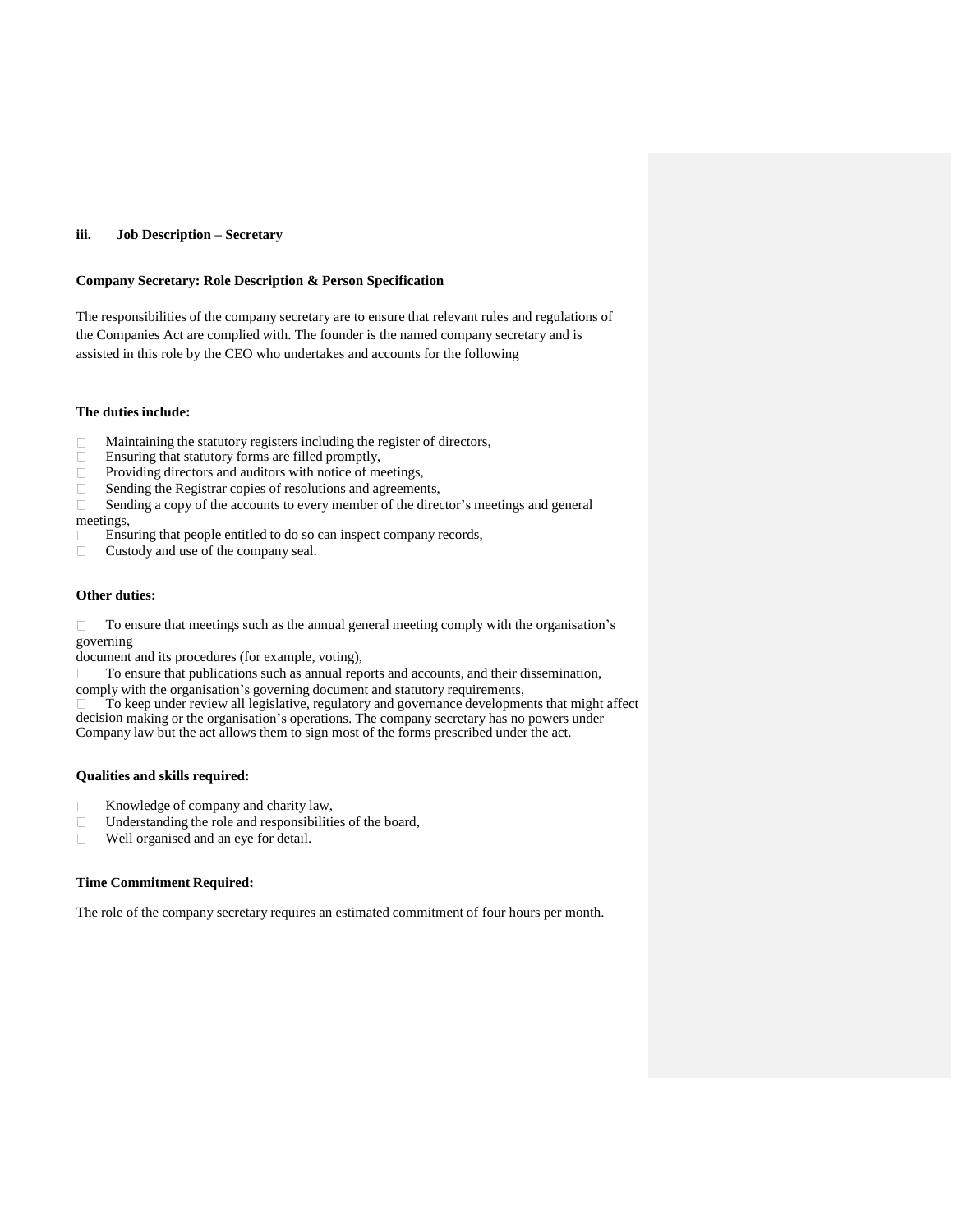# **iv. Description – Treasurer**

# **Treasurer: Role Description & Person Specification**

The overall role of a treasurer is to maintain an overview of the organisation's financial affairs, ensuring its viability and that proper financial records and procedures are maintained. The board has established an Operational & Finance Committee which is chaired by the treasurer of GCP Company financial procedures and policies manual is in place and is adapted to adhere to funders criteria and best practice. The policies and procedures are reviewed annually..

Role and person specification are summarised below:

## **General financial oversight:**

- To oversee and present budgets, accounts and financial
- statements, To liaise with the CEO regarding all financial
- matters,
- To ensure that appropriate accounting procedures and controls are in place,
- To ensure compliance with relevant legislation,
- To ensure any recommendations of the auditors are implemented,

To ensure accounts meet the conditions of contractual agreements with external agencies such as funders and statutory bodies.

## **Financial planning and reporting**

- To present financial reports to the board,
- To make a presentation of the accounts at the annual general
- meeting (AGM),  $\bullet$
- To advice on the organisation's reserves and asset management,
- To advise on the financial implications of the organisations strategic and operational plans.  $\bullet$

## **Other**

To chair meetings of the Operational & Finance Committee

#### **Qualities and skills required:**

- Experience of financial control and budgeting, Good communication and nterpersonal skills,
- A willingness to be contacted on an ah hoc basis,
- Ability to ensure decisions are taken and followed up.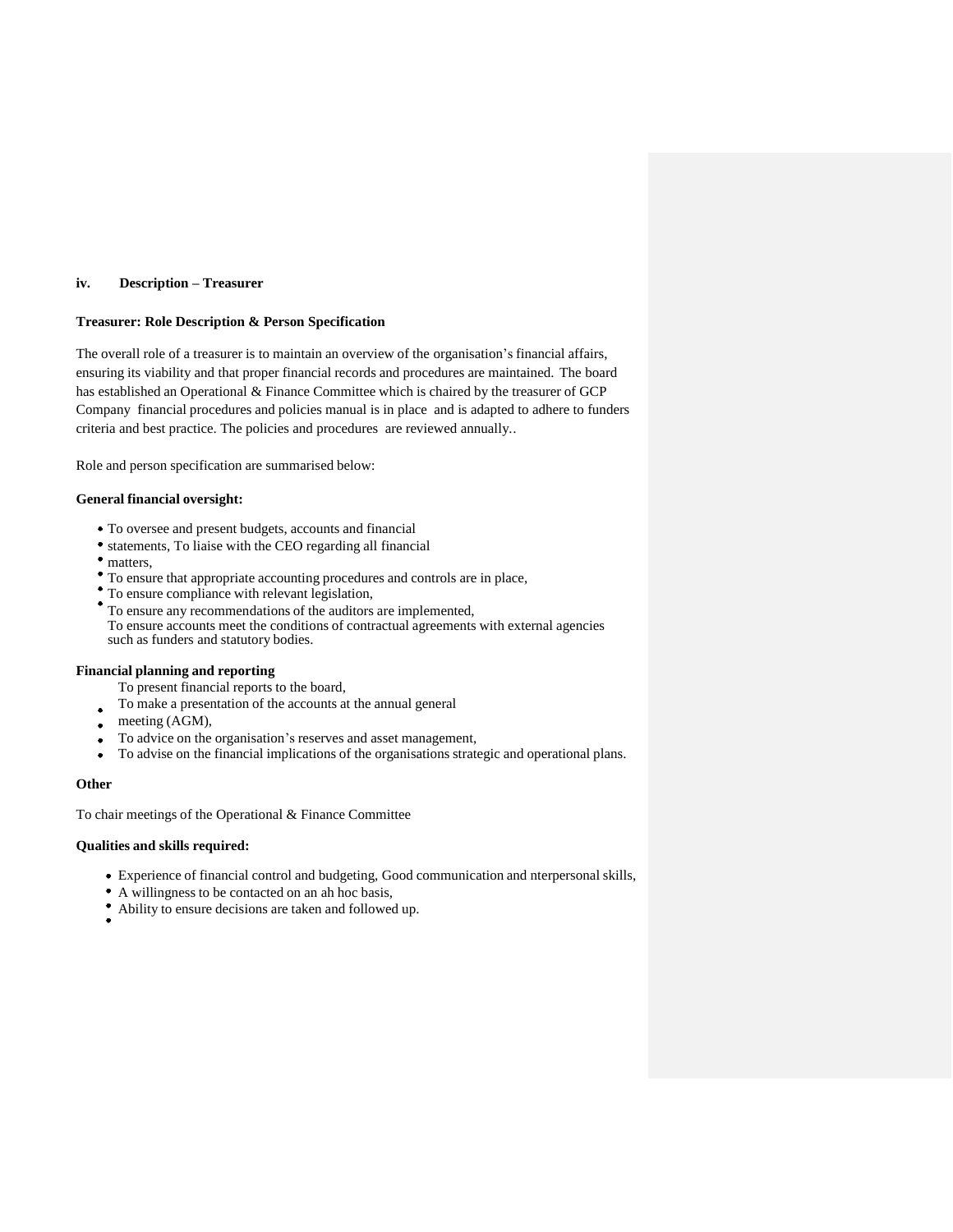## **Time Commitment Required:**

The role of the treasurer requires an estimated commitment of four hours per month**.**

#### **v. Job Description – Board Directors**

# **Board Member: Role Description & Person Specification**

The board maintains an overview of policy and strategic direction rather than being involved in the day-to-day operations. The role of the each member of the board is summarised below:

# **Vision and Leadership:**

- To be committed to the vision, mission and values of the organisation,
- To provide strategic direction, including agreeing and monitoring strategic plans
- To keep informed of the activities of the organisation and the wider issues of its work
- To ensure the work of the organisation is monitored and evaluated

#### **Accountability and Legal Responsibilities**

- $\bullet$  To ensure the organisation complies with its governing document (i.e. constitution or memorandum and articles of association).
- To ensure the organisation keeps to the law, including charity and company law.
- To ensure the organisation makes efficient use of resources.
- To ensure that risks to the organisation are managed.  $\bullet$

#### **Financial and Staff Management**

- To understand the financial position of the organisation.
- To ensure the organisation operates within its agreed accounting policies.
- To ensure adequate financial resources for the organisation.
- To contribute to fundraising strategies.
- To ensure the organisation is properly insured against all reasonable liabilities.
- To ensure the organisation is a responsible employer and adheres to legislation. To effectively support the CEO.

#### **Qualities and Skills of Board Directors**

• Good leadership skills.

**Formatted:** Right: 0 cm, Space Before: 0.85 pt, Line spacing: single, Bulleted + Level: 1 + Aligned at: 1.9 cm + Indent at: 2.54 cm